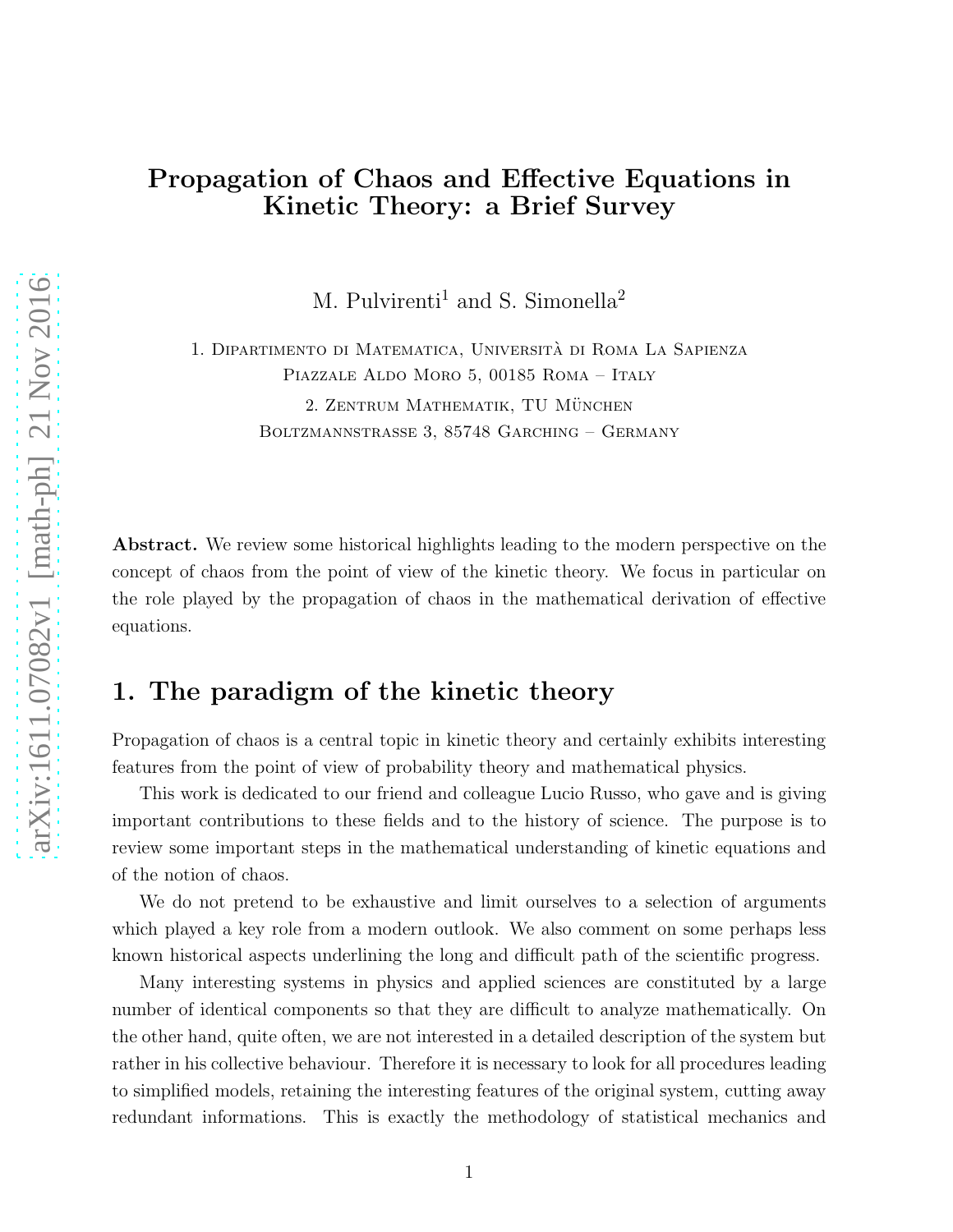kinetic theory. Here we want to outline the limiting procedure leading from the microscopic description of a large particle system (based on the fundamental laws like the Newton or the Schrödinger equation) to the more practical picture dictated by the kinetic theory.

Although recently the methodology of the kinetic theory has been applied to a large variety of complex systems (constituted by a huge number of individuals), we will discuss here only models arising in physics, and more precisely in classical mechanics. The starting point is a system of N identical particles in the space  $\mathbb{R}^3$ . A microscopic state of the system is a sequence  $z_1, \dots, z_N$  where  $z_i = (x_i, v_i)$  denotes position and velocity of the *i*th particle. The particles interact via the (smooth) two-body interaction  $\varphi : \mathbb{R}^3 \to \mathbb{R}$  and the equations of motion are

<span id="page-1-0"></span>
$$
\begin{cases} \dot{x}_i = v_i \\ \dot{v}_i = -\sum_{j:j \neq i} \nabla \varphi (x_i - x_j) \end{cases} (1)
$$

Particles have unit mass and  $\varphi$  depends on the distance  $|x_i - x_j|$  so that the force of the particle j acting on the particle i (that is  $-\nabla\varphi(x_i - x_j)$ ) is directed along  $x_i - x_j$ .

We are interested in a situation where  $N$  is very large (for instance a cubic centimeter or a rarefied gas contains approximately  $10^{19}$  molecules). The knowledge of the microscopic states becomes useless and we turn to a statistical description. We introduce a probability measure  $W^N(Z_N) dZ_N$  (absolutely continuous with respect to the Lebesgue measure), defined on the phase space of the system  $\mathbb{R}^{3N}\times\mathbb{R}^{3N}$  where

$$
Z_N=(z_1,\cdots,z_N)=(x_i,v_i,\cdots,x_N,v_N).
$$

 $W^N$  assigns the same statistical weight to two different vectors  $Z_N$  and  $Z'_N$  differing only for the order of particles, i.e. identifying the same physical configuration. Physically relevant measures are symmetric with respect to permutations of the sequence  $z_1, \dots, z_N$ .

The time evolved measure is defined by

<span id="page-1-1"></span>
$$
W^{N}(Z_{N},t) = W^{N}(\Phi^{-t}(Z_{N})).
$$
\n(2)

Here  $\Phi^t(Z_N)$  denotes the the dynamical flow constructed by solving the equations of motion, namely  $\Phi^t(Z_N)$  solves [\(1\)](#page-1-0) with initial datum  $Z_N$ .

We can establish a partial differential equation, called Liouville equation, describing the evolution of the measure [\(2\)](#page-1-1). However also this equation is not tractable from a practical point of view. To have an efficient reduced description one can focus on the time evolution for the probability distribution of a *given* particle (say particle 1), all the particles being identical.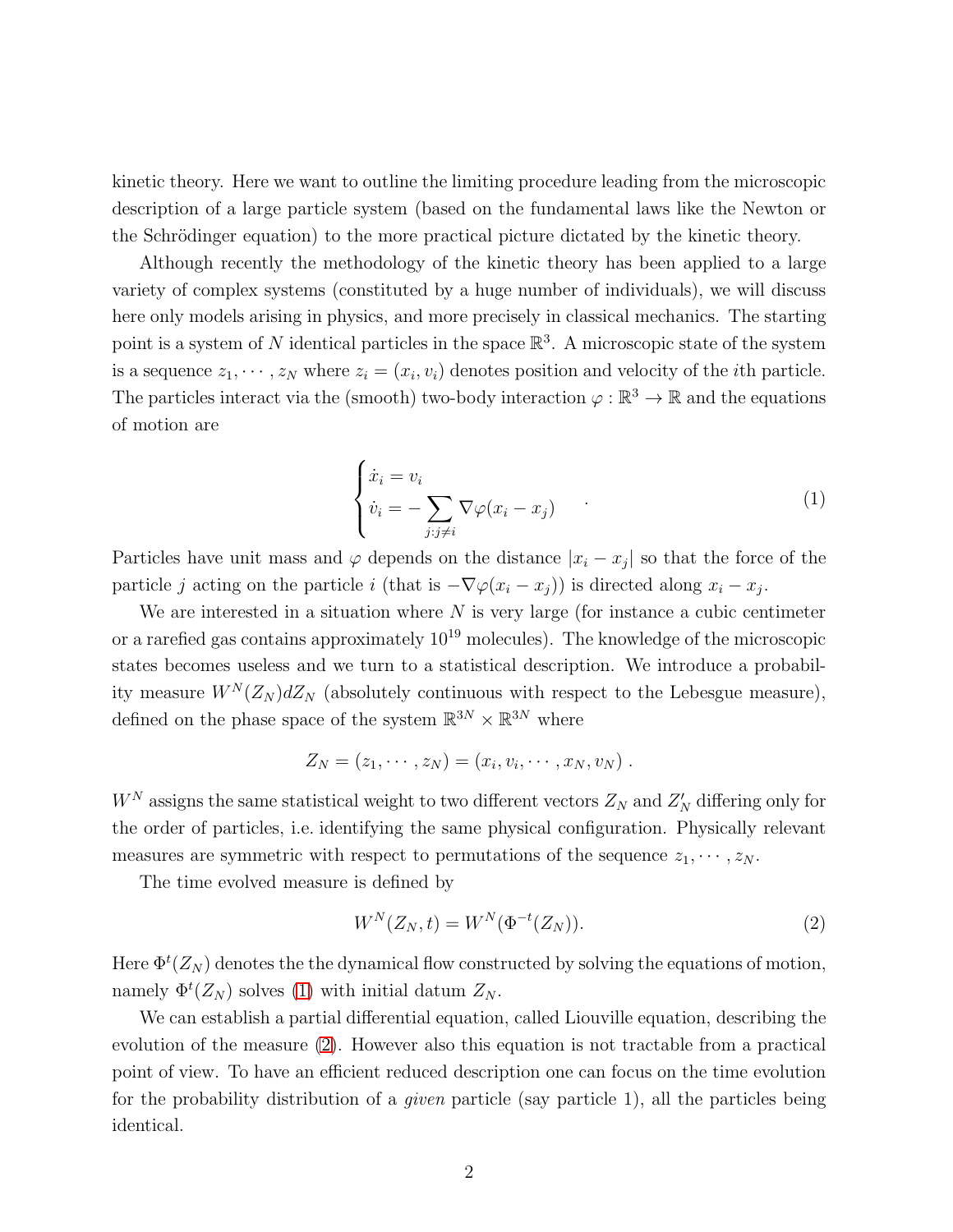To this end we define the j-particle marginals

$$
f_j^N(Z_j, t) = \int dz_{j+1} \cdots dz_N W^N(Z_j, z_{j+1}, \cdots, z_N, t), \qquad j = 1, \cdots, N
$$
 (3)

and we look for an equation describing the evolution of  $f_1^N$ . Roughly, we establish an evolution equation of the form

<span id="page-2-0"></span>
$$
\partial_t f_1^N = -v \cdot \nabla f_1^N + Q \ . \tag{4}
$$

The first term in the right hand side denotes the contribution to the evolution of  $f_1^N$  due to the free transport of particles, while the term  $Q$  should describe the interaction of particle 1 with the rest of the system.

We are led to face a big difficulty. Since the interaction is binary, Q will depend on  $f_2^N$ , namely the two-particle marginal. In other words, [\(4\)](#page-2-0) is still useless because to know  $f_1^N$  we need to know  $f_2^N$  and, to know  $f_2^N$ , we need to know  $f_3^N$ ... We handle a hierarchy of equations, called BBKGY hierarchy [\[4\]](#page-18-0) (from the names of the physicists Bogolyubov, Born, Green, Kirkwood and Yvon).

Here enters the property called *propagation of chaos*, that is:

<span id="page-2-1"></span>
$$
f_2^N(x_1, v_1, x_2, v_2, t) = f_1^N(x_1, v_1, t) f_1^N(x_2, v_2, t).
$$
\n(5)

Accepting [\(5\)](#page-2-1), Q becomes a bilinear operator of  $f_1^N$  and [\(4\)](#page-2-0) is a closed equation. We have thus replaced a huge ordinary differential system with a single PDE. The price we pay is that [\(4\)](#page-2-0) is nonlinear.

Strictly speaking, [\(5\)](#page-2-1) is certainly false, since it expresses the statistical independence of particle 1 and particle 2 which, even if assumed at time zero, cannot hold at later times. Indeed the dynamics creates correlations. Nevertheless, one can hope to recover this property in some *asymptotic* situation described by a suitable scaling limit. This is what happens in three different physical contexts: the mean-field, the low-density and the weak-coupling limits, yielding three different kinetic equations, namely the Vlasov, the Boltzmann and the Landau equation respectively.

## 2. Mean-Field limit and Vlasov equation

The simplest example in which the methods of the kinetic theory apply is the mean-field limit. Let us suppose that the particle system we are considering interacts through a very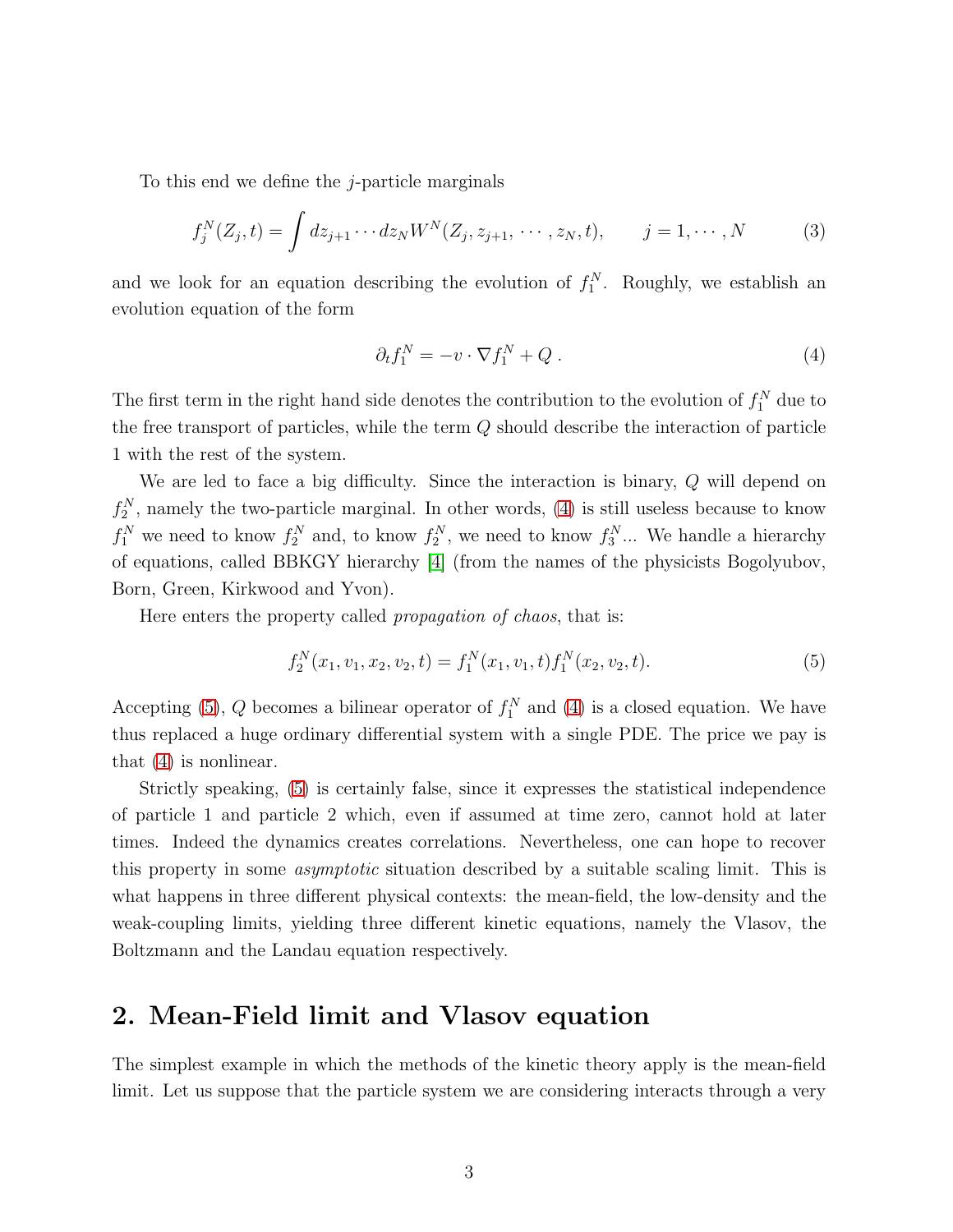small (possibly long-range) potential  $O(\frac{1}{N})$  $\frac{1}{N}$ , where the number of particles N is going to diverge. The equation of motion becomes:

$$
\begin{cases} \dot{x}_i = v_i \\ \dot{v}_i = -\frac{1}{N} \sum_{j:j \neq i} \nabla \varphi (x_i - x_j). \end{cases} \tag{6}
$$

Consider also an initial distribution  $W^N$  fully factorized, i.e.  $W^N = f_0^{\otimes N}$ . In this situation the dynamics creates correlations at each positive time. However, given two particles, say 1 and 2, the dynamics of particle 1 is influenced by the presence of particle 2 by a factor  $O(\frac{1}{\lambda})$  $\frac{1}{N}$ ). The same happens for particle 2 as regards the influence of particle 1. Therefore we expect that the correlations are negligible and in the limit  $N \to \infty$ 

<span id="page-3-0"></span>
$$
f_2^N \approx (f_1^N)^{\otimes 2}.\tag{7}
$$

We shall see that, in our context, [\(4\)](#page-2-0) becomes

$$
(\partial_t + v_1 \cdot \nabla_{x_1}) f_1^N(t) = \frac{(N-1)}{N} \int dx_2 \int dv_2 \nabla \varphi(x_1 - x_2) \cdot \nabla_{v_1} f_2^N(x_1, v_1, x_2, v_2, t), \quad (8)
$$

so that, using [\(7\)](#page-3-0) and taking formally the limit  $N \to \infty$ , we arrive to the following equation for the one-particle distribution  $f$ :

<span id="page-3-1"></span>
$$
(\partial_t + v \cdot \nabla_x) f(x, v, t) = \int dy \int dw f(y, w, t) \nabla \varphi(x - y) \cdot \nabla_v f(x, v, t) . \tag{9}
$$

Equation [\(9\)](#page-3-1) is called the *Vlasov equation* (by the name of the physicist who introduced it) and describes a large system of weakly interacting particles.

The rigorous analysis of the mean-field limit and the Vlasov equation are a well understood subject in case of smooth potentials (see for instance Dobrushin [\[9\]](#page-18-1)). The interesting case of the Coulomb interaction is still a challenging open problem.

#### 3. The Boltzmann equation

Much more subtle are the limiting physical situations leading to the Boltzmann equation.

Ludwig Boltzmann established an evolution equation to describe the behaviour of a rarefied gas (1872), starting from the mathematical model of elastic balls and using mechanical and statistical considerations. The importance of this equation is two-fold. From one side it provides (as well as the hydrodynamical equations) a reduced description of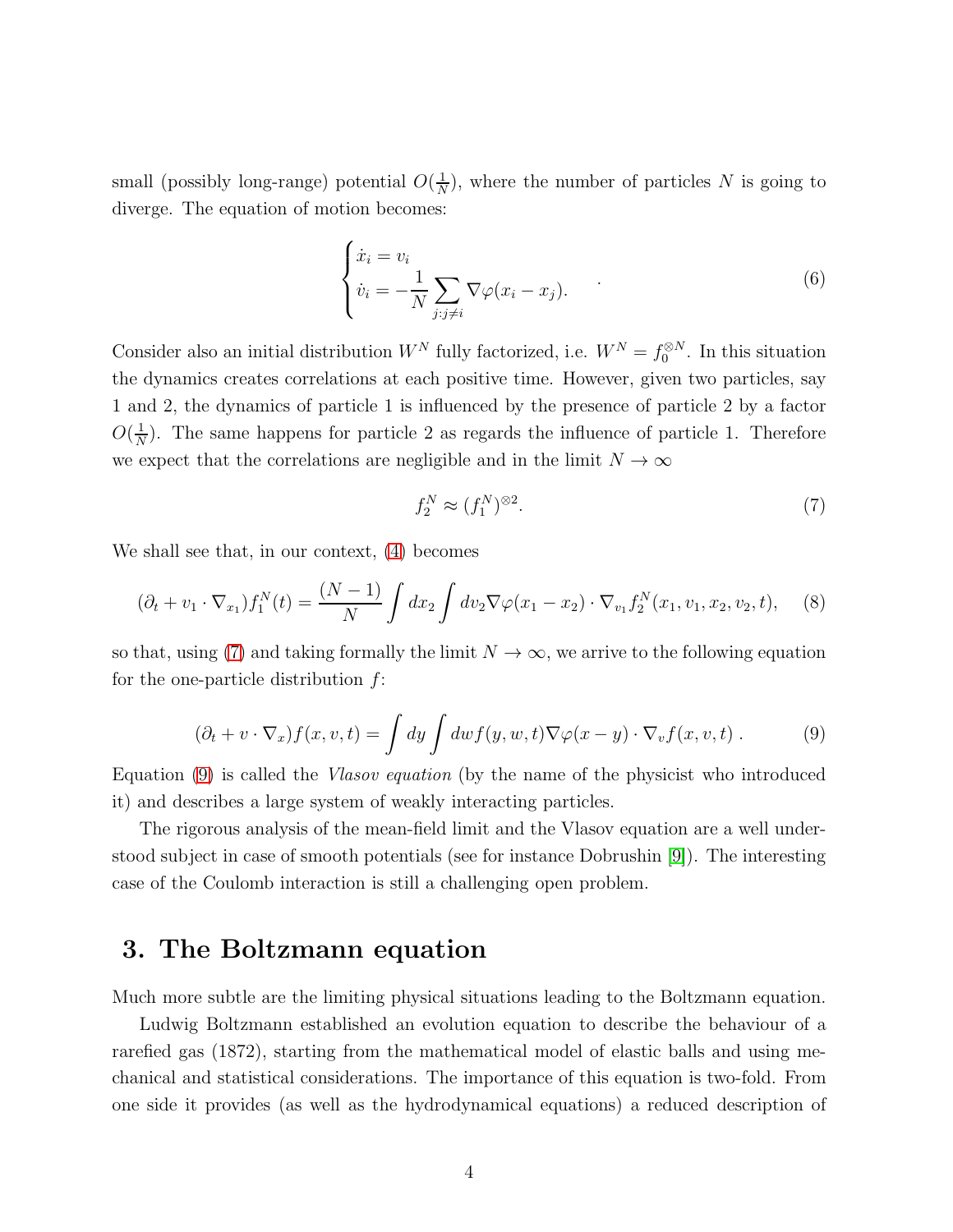the microscopic world. On the other, it is also an important tool for the applications, especially for dilute fluids when the hydrodynamical equations fail to hold.

According to the general paradigm of the kinetic theory, the starting point of the Boltzmann analysis is to renounce to study the gas in terms of the detailed motion of the molecules of the full system. It is preferable to investigate a function  $f(x, v)$  which is the probability density of a given particle, where x and v denote its position and velocity.

Following the original approach proposed by Boltzmann,  $f(x, v)dx dv$  is rather to be interpreted as the fraction of molecules falling in the cell of the phase space of size  $dx$  $dv$  around  $x, v$ . The two concepts are not exactly the same but they are asymptotically equivalent (when the number of particles diverges) if a *law of large numbers* holds.

More precisely, Boltzmann considers the occupation numbers of the cells of a grid in the phase space, when the side of the cell is macroscopically small but sufficiently large to contain a huge number of particles. From an historical point of view the Boltzmann analysis is really remarkable. At that time, probability theory was not well developed mathematically and the possibility of describing the macroscopic world in terms of atoms and molecules was still doubtful.

Boltzmann considered a gas as microscopically described by a system of elastic (hard) balls, colliding according to the laws of classical mechanics.

The *Boltzmann equation* for the one-particle distribution function reads:

<span id="page-4-1"></span><span id="page-4-0"></span>
$$
(\partial_t + v \cdot \nabla_x) f = Q(f, f) \tag{10}
$$

where  $Q$ , the collision operator, is defined by

<span id="page-4-2"></span>
$$
Q(f, f)(x, v) = \int_{\mathbb{R}^3} dv_1 \int_{S_+^2} dn \quad (v - v_1) \cdot n \quad [f(x, v')f(x, v_1') - f(x, v)f(x, v_1)] , \quad (11)
$$

$$
v' = v - n[n \cdot (v - v_1)]
$$

$$
v'_1 = v_1 + n[n \cdot (v - v_1)]
$$
(12)

and *n* is a unitary vector varying in  $S_+^2 = \{ n \mid n \cdot (v - v_1) \geq 0 \}.$ 

Note that  $v', v'_1$  are the outgoing velocities for a collision of two elastic balls with incoming velocities v and  $v_1$  and centers x and  $x + \varepsilon n$  respectively, being  $\varepsilon$  the diameter of the spheres. The collision takes place if  $n \cdot (v - v_1) > 0$ . Formulas [\(12\)](#page-4-0) are consequence of the conservation of energy and momentum. Note that  $\varepsilon$  does not enter [\(10\)](#page-4-1) as a parameter.

As a fundamental feature of [\(10\)](#page-4-1), one has the formal conservation (in time) of the following five quantities:

$$
\int dx \int dv f(x, v, t)v^{\alpha} \tag{13}
$$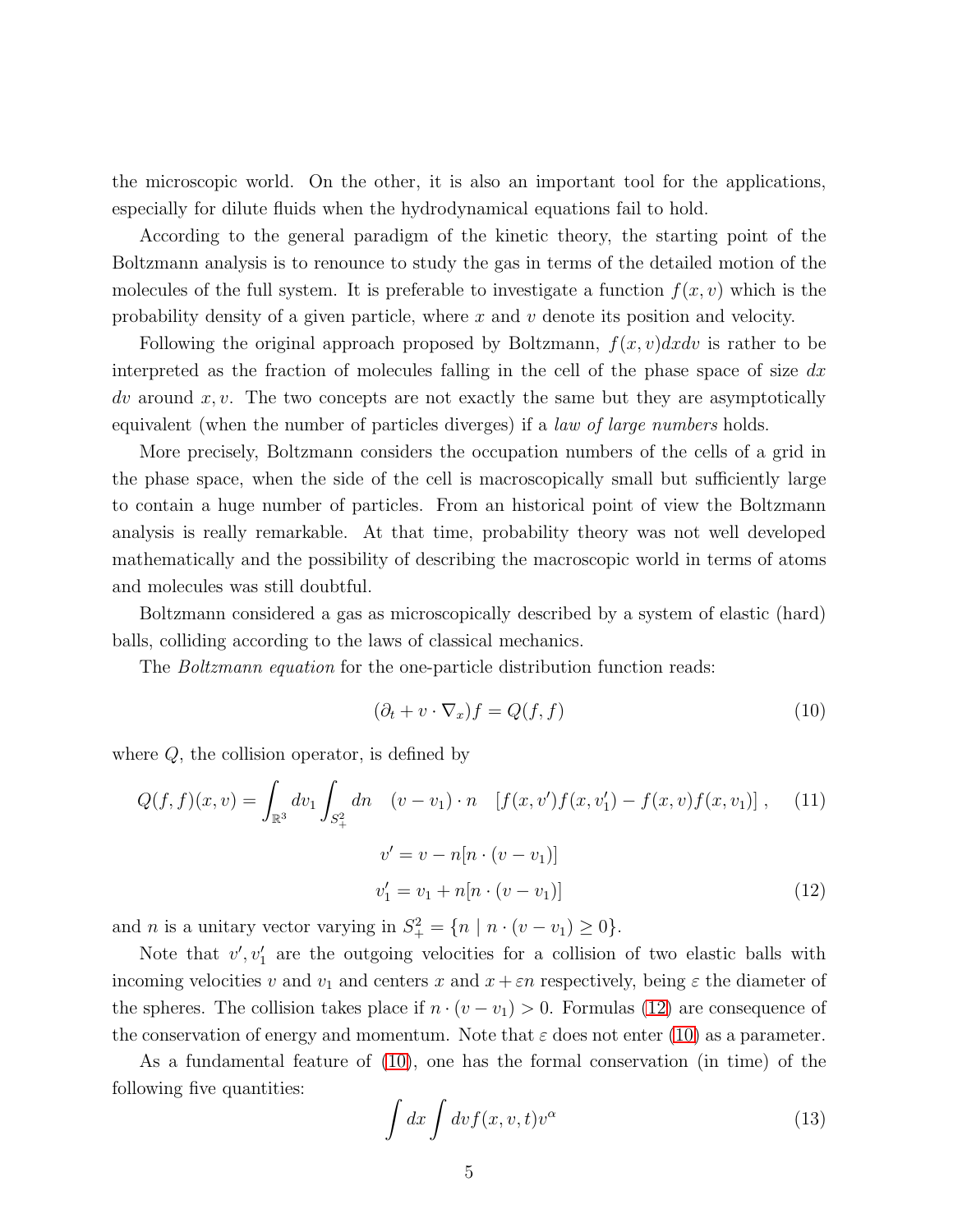with  $\alpha = 0, 1, 2$ , expressing respectively conservation of probability, momentum and energy. From now on we shall set  $\int = \int_{\mathbb{R}^3}$  for notational simplicity.

Moreover Boltzmann introduced the (kinetic) entropy defined by

$$
H(f) = \int dx \int dv f \log f(x, v)
$$
\n(14)

and proved the famous H theorem asserting the decrease of  $H(f(t))$  along the solutions of  $(10).$  $(10).$ 

Finally, in case of bounded domains or homogeneous solutions  $(f = f(v, t))$  is independent of x), the distribution defined for some  $\beta > 0$ ,  $\rho > 0$ , and  $u \in \mathbb{R}^3$ , by

$$
M(v) = \frac{\rho}{(\frac{2\pi}{\beta})^{3/2}} e^{-\frac{\beta}{2}|v-u|^2},\tag{15}
$$

called Maxwellian distribution, is stationary for the evolution given by  $(10)$ . In addition M minimizes H among all distributions with given total mass  $\rho$ , mean velocity u and mean energy. The parameter  $\beta$  is interpreted as the inverse temperature.

In conclusion Boltzmann was able to introduce an evolutionary equation with the remarkable property of expressing mass, momentum and energy conservations but also trend to thermal equilibrium. In other words, he tried to conciliate the Newton laws with the second principle of thermodynamics.

The H theorem is in contrast with the laws of mechanics, which are time reversible. This fact caused skepticism among the scientific community and the work of Boltzmann was attacked by several scientists. We address the reader to the beautiful monograph by C. Cercignani [\[7\]](#page-18-2), which is a marvelous compromise between history and high level scientific divulgation, to have a faithful idea of the debate at the time.

To derive formally [\(10\)](#page-4-1), let us consider a system of N identical hard spheres of diameter  $\varepsilon$  and unitary mass, interacting by means of the collision law [\(12\)](#page-4-0). We denote by  $\varepsilon$  the diameter of the particles in view of the fact that  $\varepsilon$  is very small compared with typical macroscopic lengths.

The phase space  $\Gamma_N$  of the system is the subset of  $(\mathbb{R}^6)^N$  fulfilling the hard-core condition, namely

 $|x_i - x_j| \geq \varepsilon$  for  $i \neq j$ .

The dynamical flow is defined as the free flow, i.e.

$$
Z_N(t) = (x_1 + v_1t, v_1, \cdots, x_N + v_Nt, v_N)
$$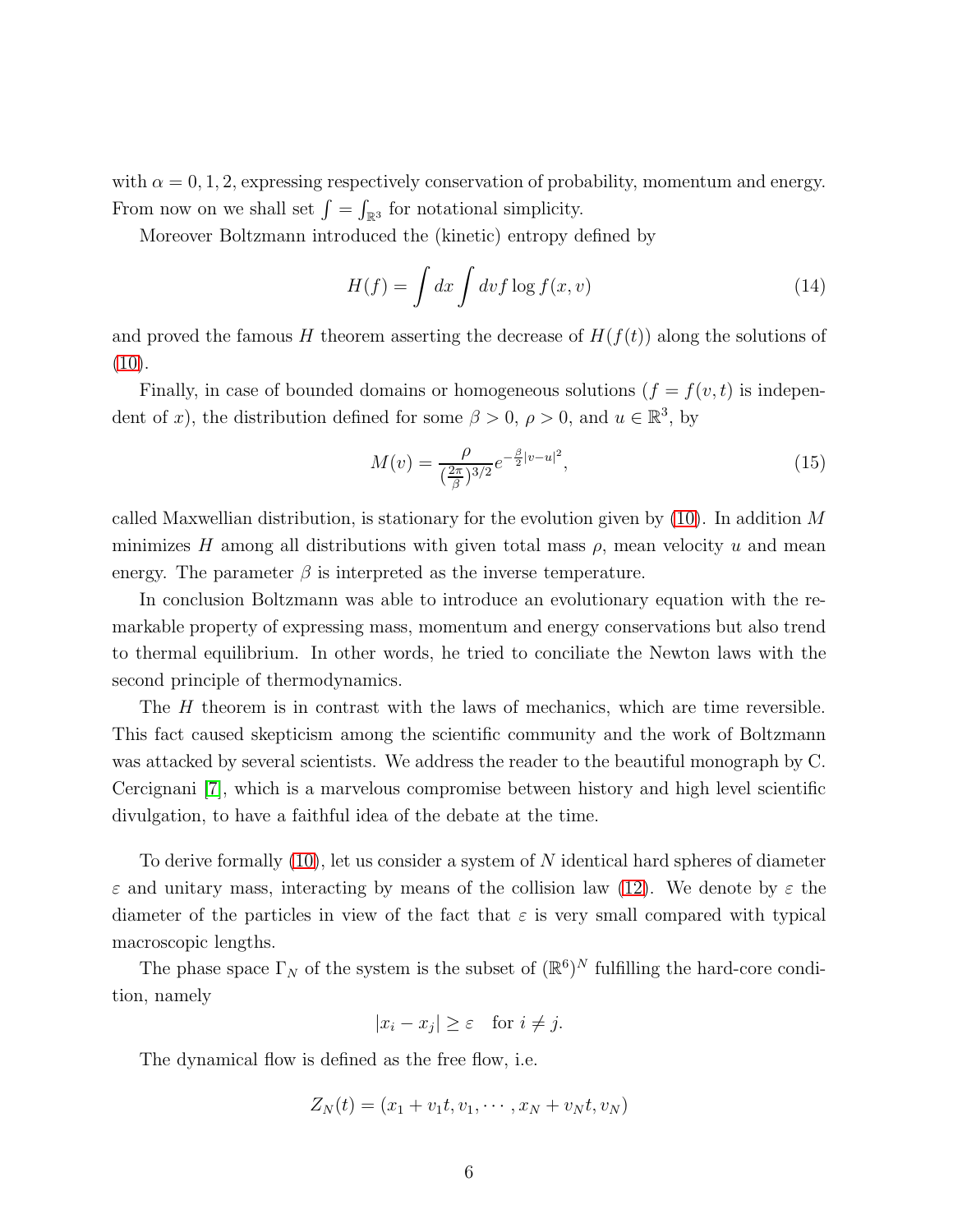up to the first impact time, namely when  $|x_i-x_j| = \varepsilon$  for some  $i \neq j$ . Then an instantaneous collision takes place in accord to the law [\(12\)](#page-4-0) and the free flow goes on up to the next collision instant.

We denote by  $Z_N \to \Phi^t(Z_N)$  the dynamical flow constructed in this way. The wellposedness of the hard-sphere dynamics is not obvious, due to the occurrence of multiple collisions or to the a priori possibility that collision times accumulate at a finite limiting time. However such pathologies cannot occur outside a set of initial conditions  $Z_N$  of vanishing measure. Therefore the flow  $Z_N \to \Phi^t(Z_N)$  can be defined almost everywhere with respect to the Lebesgue measure, and this is enough for our purposes.

Given a probability measure with density  $W_0^{\varepsilon}$  on  $\Gamma_N$ , thanks to the invariance of the Lebesgue measure under the above evolution, we define the time evolved measure as the measure with density

$$
W^{\varepsilon}(Z_N, t) = W_0^{\varepsilon}(\Phi^{-t} Z_N) . \tag{16}
$$

We recall that we consider probability distributions  $W_0^{\varepsilon}$  which are initially (and hence at any positive time) symmetric in the exchange of the particles. The probability density of the first  $j$  particles is given by the  $j$ -particle marginal

$$
f_j^{\varepsilon}(Z_j, t) = \int dz_{j+1} \cdots dz_N W^{\varepsilon}(Z_j, z_{j+1}, \cdots, z_N, t), \qquad j = 1, \cdots, N. \qquad (17)
$$

*Notational remark.* Up to now the two parameters N an  $\varepsilon$  have been introduced independently, and the definitions  $\Gamma_N$ ,  $W^{\varepsilon}, f_j^{\varepsilon} \cdots$  should exhibit a double dependence. However in a moment we shall fix a precise dependence  $\varepsilon = \varepsilon(N)$  so that the notation is unambiguous.

Cercignani [\[6\]](#page-18-3) derived a hierarchy of equations for the marginals and the first of such equations, for the one-particle distribution,  $f^{\varepsilon} = f_1^{\varepsilon}$ , is

<span id="page-6-1"></span>
$$
(\partial_t + v \cdot \nabla_x) f^{\varepsilon} = \text{Coll},\tag{18}
$$

where 'Coll' denotes the variation due to the collisions. It takes the form

<span id="page-6-0"></span>
$$
\text{Coll} = (N-1)\varepsilon^2 \int dv_2 \int_{S^2} dn \, f_2^{\varepsilon}(x, v, x + n\varepsilon, v_2)(v_2 - v) \cdot n. \tag{19}
$$

Let us argue on the physical significance of [\(19\)](#page-6-0) and [\(18\)](#page-6-1). In absence of collisions the probability density of a given particle would be conserved, that is

$$
\frac{d}{dt}f^{\varepsilon}(x+vt,v,t) = 0.
$$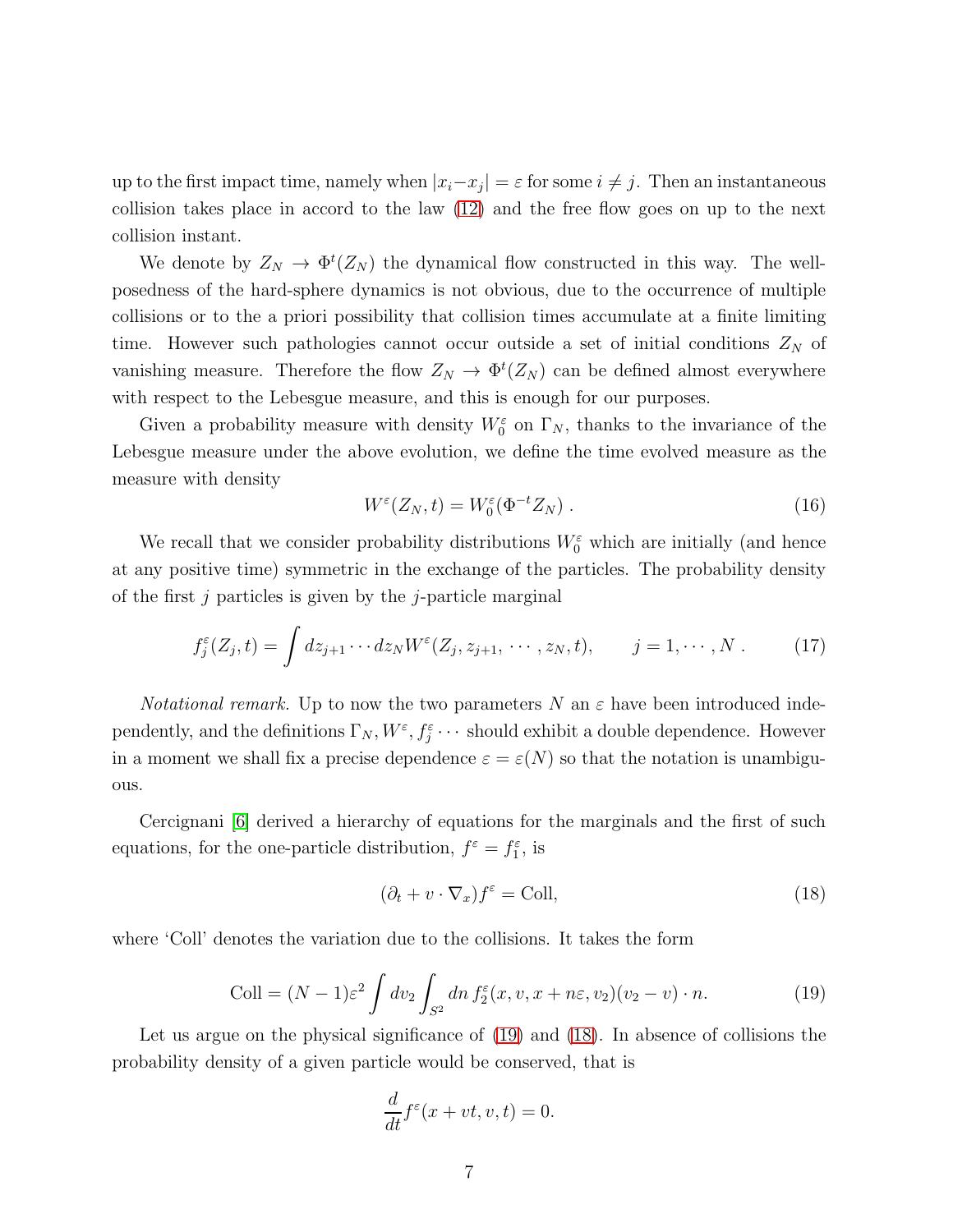The presence of collisions and the total conservation of the probability imply that

$$
\frac{d}{dt}f^{\varepsilon}(x+vt,v,t) = \text{flux},
$$

where the 'flux' is computed on the boundary of the spherical surface of the ball of radius  $\varepsilon$  around x. More precisely, the probability flux due to a collision with a given particle, say particle 2, having velocity  $v_2$ , is given by

$$
\varepsilon^2 \int_{S^2} f_2^{\varepsilon}(x, v, x + n\varepsilon, v_2) V \cdot n
$$

where  $V = v_2 - v$  is the relative velocity and  $-n$  is the inward normal to the considered surface. Integrating with respect to  $dv_2$  and summing over all the possible choices of particles, we arrive to [\(18\)](#page-6-1) and [\(19\)](#page-6-0).

This is, basically, Boltzmann's original argument, except for an important conceptual gap. The object of investigation is not the probability density but rather the quantity

$$
f^{\varepsilon}(x, v, t) \approx \frac{N_{\Delta}(t)}{|\Delta|N}
$$

where  $\Delta$  is a "small" cell on the phase space around the point  $(x, v)$ ,  $|\Delta|$  its volume and  $N_{\Delta}(t)$  is the occupation number of the cell  $\Delta$  (number of particles falling in  $\Delta$ ) at time t. Clearly,  $\Delta$  must be small compared with the macroscopic lengths, e.g. the size of the box in which the gas is confined, but large with respect to the typical microscopic lengths, for instance  $\varepsilon$  (molecular diameter). In view of a *limit*  $N \to \infty$ , it is possible to conceive a law of large numbers allowing to identify the empirical sample with the a priori probability.

Next we shall tackle the problem of getting a closed equation. Apparently, we are in a situation analogous to the one discussed for the Vlasov equation, but there is a deep difference. Indeed for the hard-sphere system one can write a hierarchy of equations which plays the role of the BBGKY hierarchy for smooth potentials, but the interaction among the particles is strong and the mean-field argument used to invoke the propagation of chaos fails. Boltzmann's most important assumption enters here, namely that two given particles should be (almost) *uncorrelated* if the gas is *rarefied* enough. This leads to the propagation of chaos

<span id="page-7-0"></span>
$$
f_2^{\varepsilon}(x, v, x_2, v_2) \approx f^{\varepsilon}(x, v) f^{\varepsilon}(x_2, v_2) , \qquad (20)
$$

which is however much more delicate in the present context. In fact if two particles collide, correlations are created. Even assuming [\(20\)](#page-7-0) at some time, if particle 1 collides with particle 2 such a property cannot be satisfied at any time *after* the collision.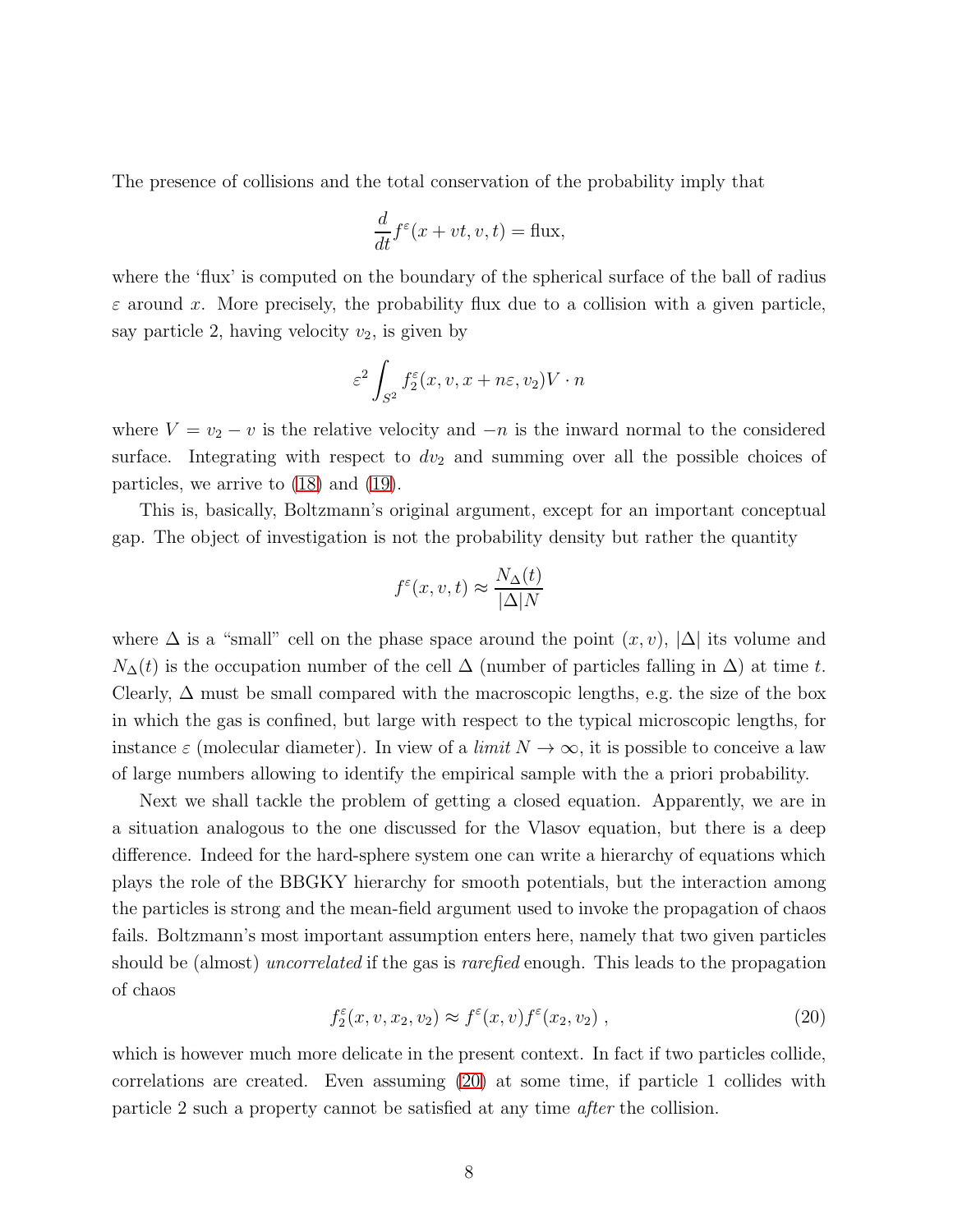Before discussing the propagation of chaos further, we notice that, in practical situations, for a rarefied gas, the combination  $N\varepsilon^3 \approx 10^{-8} cm^3$  (total volume occupied by the particles) is very small, while  $N\varepsilon^2 = O(1)$ . This implies that the collision operator given by  $(19)$  is  $O(1)$ . Therefore, since we are dealing with a huge number of particles, we are tempted to perform the limit  $N \to \infty$  and  $\varepsilon \to 0$  in such a way that  $\varepsilon^2 = O(N^{-1})$ . As a consequence, the probability that two tagged particles collide (which is of the order of the surface of a ball, that is  $O(\varepsilon^2)$  is negligible. Instead, the probability that a given particle performs a collision with *any* of the remaining  $N-1$  particles  $(O(N\varepsilon^2) = O(1))$  is not negligible. On the other hand, condition [\(20\)](#page-7-0) is referring to two preselected particles (say 1 and 2) and it is not unreasonable to conceive that it holds in the limiting situation in which we are working.

Nevertheless, we *cannot* insert [\(20\)](#page-7-0) in [\(19\)](#page-6-0) because the integral operator refers to times both before and after the collision. Let us assume [\(20\)](#page-7-0) only when the pair of velocities v,  $v_2$  are incoming  $((v - v_2) \cdot n > 0)$ . If the two particles are initially uncorrelated, it is unlikely that they have collided before a given time  $t$ , so that we assume their statistical independence.

This is a standard argument in textbooks of kinetic theory but some extra comment is needed. If particle 1 and 2 have not collided directly before a given time  $t$ , this does not imply that they are uncorrelated. For instance it may exist a chain of collisions involving a group  $i_1, i_2 \cdots$  of particles

$$
1 \to i_1 \to i_2 \to \cdots \to 2 ,
$$

correlating particles 1 and 2. The occurrence of this event must be excluded by a rigorous mathematical analysis.

Coming back to [\(19\)](#page-6-0), for the outgoing pair velocities  $v, v_2$  ( $(v_2 - v) \cdot n > 0$ ) we make use of the continuity property

$$
f_2^{\varepsilon}(x, v, x + n\varepsilon, v_2) = f_2^{\varepsilon}(x, v', x + n\varepsilon, v_2')
$$
\n(21)

where the pair  $v', v'_2$  is pre-collisional. On the two-particle distribution expressed in terms of pre-collisional variables we apply condition [\(20\)](#page-7-0), obtaining

$$
\text{Coll} = (N-1)\varepsilon^2 \int dv_2 \int_{S_+^2} dn \left(v - v_2\right) \cdot n
$$
\n
$$
\times \left[ f^{\varepsilon}(x, v') f^{\varepsilon}(x - n\varepsilon, v'_2) - f^{\varepsilon}(x, v) f^{\varepsilon}(x + n\varepsilon, v_2) \right] \tag{22}
$$

after a change  $n \to -n$  in the positive part of 'Coll', using the notation  $S^2_+$  for the hemisphere  $S_+^2 = \{ n \mid n \cdot (v - v_2) \ge 0 \}.$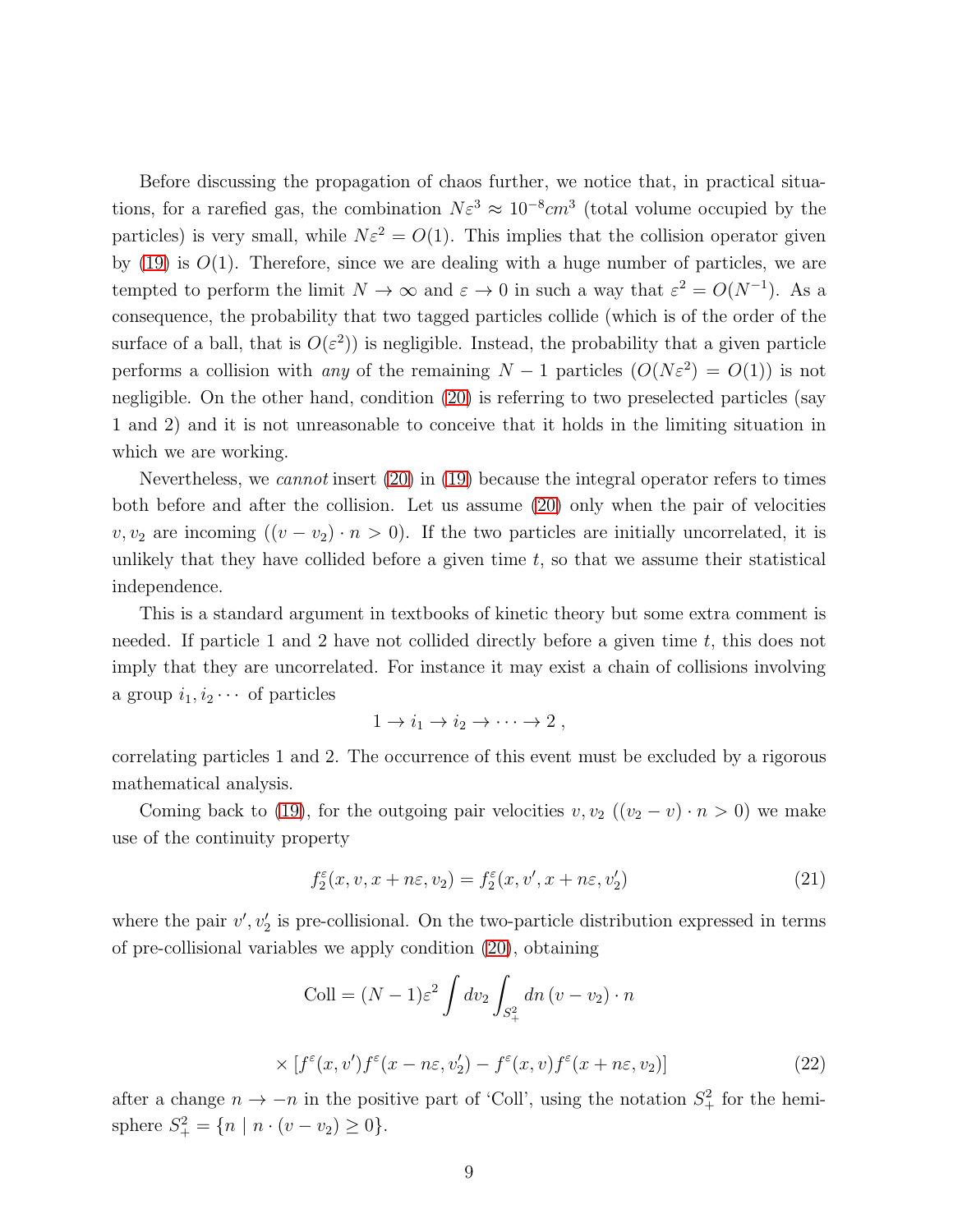Finally, in the limit  $N \to \infty$ ,  $\varepsilon \to 0$ ,  $N\varepsilon^2 = \lambda^{-1}$  we find:

<span id="page-9-0"></span>
$$
(\partial_t + v \cdot \nabla_x) f = \lambda^{-1} \int dv_2 \int_{S_+} dn \quad (v - v_2) \cdot n \quad [f(x, v') f(x, v'_2) - f(x, v) f(x, v_2)] \tag{23}
$$

The parameter  $\lambda$  represents, roughly, the typical length a particle can cover without undergoing any collision (*mean free path*). (In [\(10\)](#page-4-1) we just chose  $\lambda = 1$ .)

*Remark.* After having performed the limit  $N \to \infty$  and  $\varepsilon \to 0$ , there is no way to distinguish between incoming and outgoing pair velocities, because no trace of the parameter  $\varepsilon$  is left in [\(23\)](#page-9-0) and n plays a role of random variable. However keeping memory of the way we derived the Boltzmann equation, we shall conventionally maintain the name 'incoming' for velocities satisfying the condition  $(v - v_2) \cdot n \geq 0$  and consequently the pair  $v', v'_2$  is outgoing in [\(23\)](#page-9-0).

Equation  $(23)$  (or equivalently  $(10)$ – $(11)$ ) is the Boltzmann equation for hard spheres. Such an equation has a statistical nature and it is not equivalent to the Hamiltonian dynamics from which it has been derived. Indeed the  $H$  theorem shows that it is not reversible in time in contrast with the laws of mechanics. Note that this is not the case for the Vlasov equation, which inherits all the properties of the Hamiltonian systems.

From the analysis on the order of magnitude of the quantities in the game, we deduced that the Boltzmann equation works in special situations only. The condition  $N\varepsilon^2 = O(1)$ means that we consider a rarefied gas, with almost vanishing volume density. After Boltzmann established the equation, Harold Grad [\[14,](#page-19-0) [15\]](#page-19-1) postulated its validity in the limit  $N \to \infty$ ,  $\varepsilon \to 0$  with  $N\varepsilon^2 \to \text{cost}$  as discussed above (this is often called, indeed, Boltzmann-Grad limit).

There is no contradiction in the irreversibility and the trend to equilibrium obtained after the limit, when they are strictly speaking false for mechanical systems. However the arguments above are delicate and require a rigorous, deeper analysis. If the Boltzmann equation is not a purely phenomenological model derived by assumptions *ad hoc* and justified by its practical relevance, but rather a *consequence* of a mechanical model, we should derive it rigorously. In particular the propagation of chaos should be not an hypothesis, but the statement of a theorem.

After the formulation of the mathematical problem by Grad, Cercignani [\[6\]](#page-18-3) obtained the evolution equation (hierarchy) for the marginals of a hard-sphere system and this was the starting point to derive rigorously the Boltzmann equation, as accomplished by Lanford in his famous paper [\[25\]](#page-19-2), even though only for a short time interval.

Lanford's theorem is probably the most relevant result as regards the mathematical foundations of kinetic theory. In fact it dissipated the many previous doubts on the validity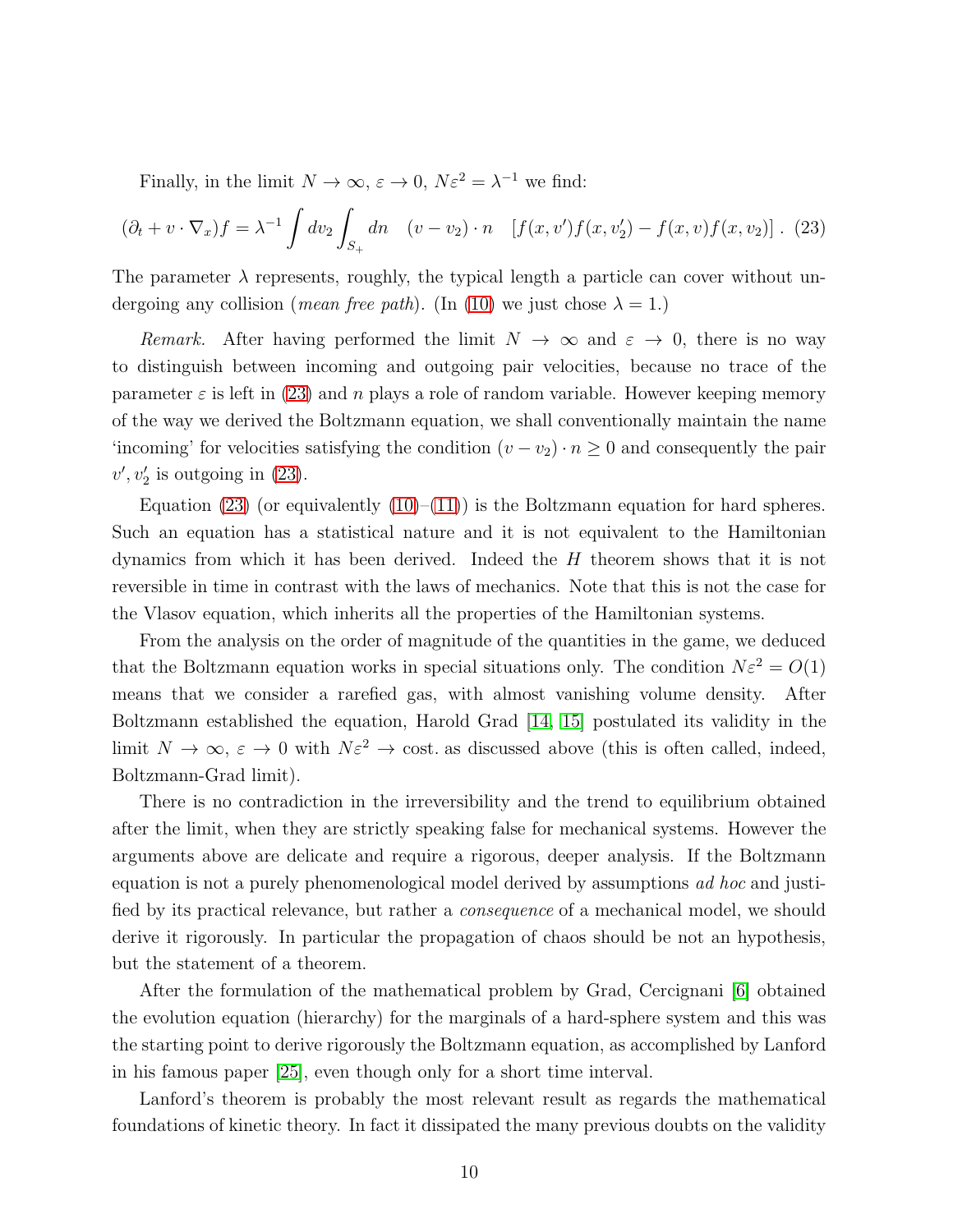of the Boltzmann equation (although some authors refuse a priori the problem of deriving the equation starting from mechanical systems [\[33\]](#page-20-0)).

Unfortunately, the short time limitation is serious. Only for special systems, as the case of a very rarefied gas expanding in the vacuum, we can obtain a global validity result [\[18,](#page-19-3) [19\]](#page-19-4). The possibility of deriving the Boltzmann equation globally in time, at least in cases when we have a good global existence of solutions, is still an open and challenging problem.

We conclude this section with some historical remark.

Before Boltzmann, Maxwell proposed a kinetic equation that is nothing else than the Boltzmann equation integrated against test functions [\[27,](#page-20-1) [28\]](#page-20-2). He considered also more general potentials, in particular inverse power law potentials, essentially for the special properties of their cross-section.

After Lanford's result, the case of smooth short-range potentials has been studied by other authors [\[23,](#page-19-5) [12,](#page-18-4) [30\]](#page-20-3), but the validity (or non-validity) of the Boltzmann equation in case of genuine long-range potentials is open.

A rigorous derivation of the hierarchy of equations for hard spheres as formally established by Cercignani is obtained in [\[32,](#page-20-4) [8,](#page-18-5) [31\]](#page-20-5).

## 4. The Weak-Coupling limit and the Landau equation

The Boltzmann equation is suited to the description of rarefied gases and one can ask whether a useful kinetic picture can be applied also to the case of a dense gas. To introduce the problem, let us revisit first the Boltzmann-Grad limit in an alternative way. Again we denote by  $\varepsilon$  a small scale parameter denoting the ratio between the microscopic and macroscopic scale. For instance the inverse number of atomic diameters necessary to cover 1 meter, or the inverse number of atomic characteristic times necessary to cover 1 second. We scale by  $\varepsilon$  space and time in the equations of motion (in the previous section, the hard-sphere hierarchy). We need to specify the number of particles  $N$ . In a box of side one, there should be  $N \approx \varepsilon^{-3}$  particles if one assumes that the intermolecular distance is of the same order of the molecular diameter. The number of collisions of a given particle per macroscopic unit time would be  $\varepsilon^{-1}$ . As we have seen, in a low-density regime N scales differently, namely  $N \approx \varepsilon^{-2}$ , the number of collisions per unit time is finite and the one-particle distribution function satisfies the Boltzmann equation.

A variety of possible scalings describes different physical situations. For instance the gas may be dense,  $N = O(\varepsilon^{-3})$ , and the particles *weakly interacting* via a *smooth* two-body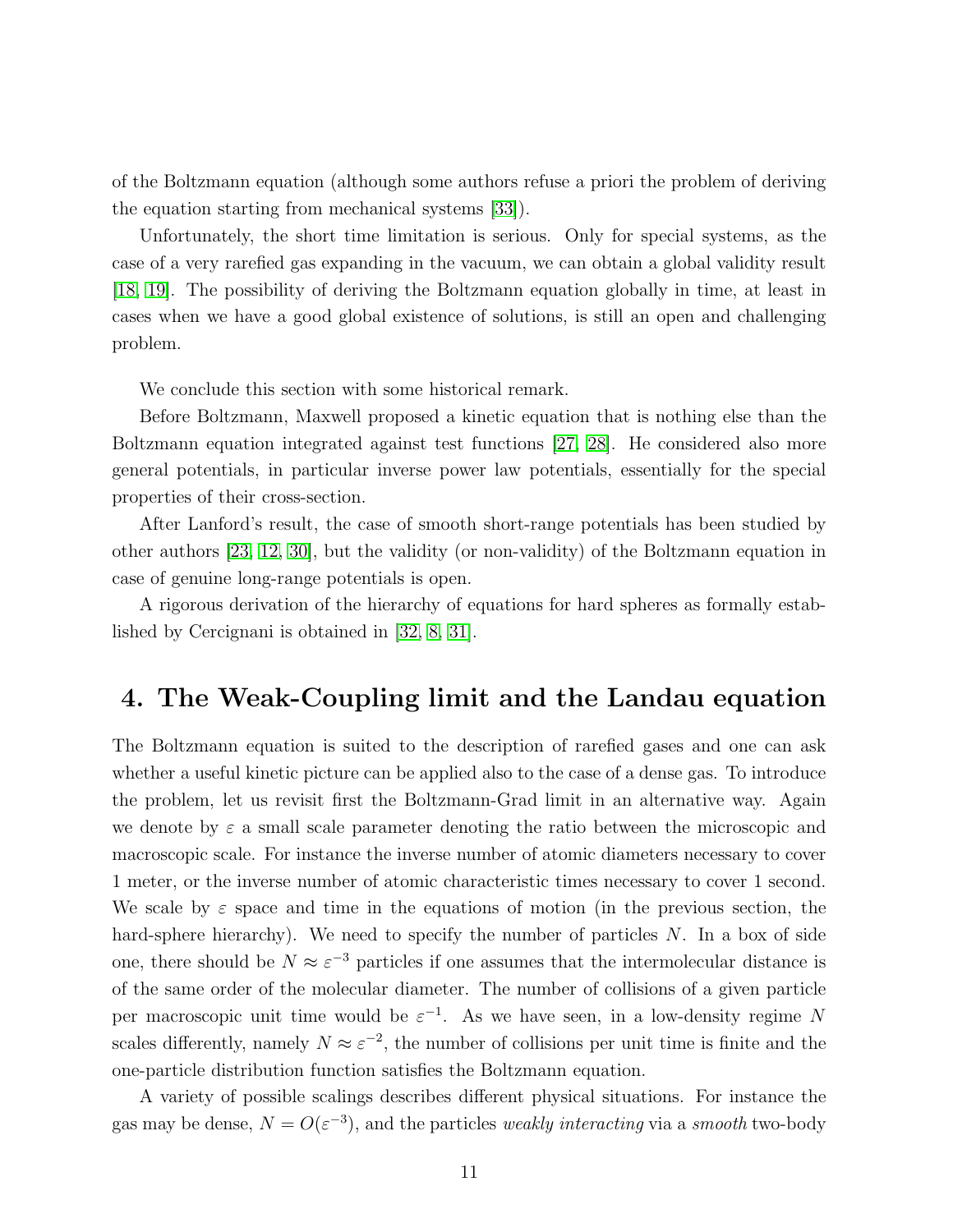potential  $\varphi$ . To express the weakness of the interaction, we assume that  $\varphi$  is rescaled by  $\sqrt{\varepsilon}$ . Since  $\varphi$  varies on a scale  $\varepsilon$  (in macroscopic unities), the force will be  $O(\frac{1}{\sqrt{\varepsilon}})$ ε ) and act on a time interval  $O(\varepsilon)$ . The variation of momentum due to the single scattering is  $O(\sqrt{\varepsilon})$  and the number of particles met by a typical particle is  $O(\frac{1}{\varepsilon})$  $\frac{1}{\varepsilon}$ ). Hence the total momentum variation for unit time is  $O(\frac{1}{\sqrt{2}})$  $\frac{1}{\epsilon}$ ). However, in case of a homogeneous gas and symmetric forces, this variation should be zero in the average. The computation of the variance leads to a result  $\frac{1}{\varepsilon}O(\sqrt{\varepsilon})^2 = O(1)$ . Therefore, based on a central limit type of argument, we expect that in the kinetic limit a diffusion equation in the velocity variable holds. Moreover, even though the force induced by a given particle on a test particle is  $O(\frac{1}{\sqrt{2}})$  $\frac{1}{\epsilon}$ ) (i.e. not small as in the mean-field limit), the fact that the total average variation of the momentum is small should be sufficient to ensure propagation of chaos.

At the level of the kinetic equation (that is, assuming propagation of chaos), consider a model of collision with operator of the form

$$
Q(f, f) = \int dv_1 \int dp \, w(p) \delta(p^2 + (v - v_1) \cdot p) [f' f'_1 - f f_1]
$$
\n(24)

where

$$
f' = f(v + p),
$$
  $f'_1 = f(v_1 - p).$ 

Here  $p$  is the transferred momentum in the collision and  $w$  is the probability density to have p as an effect of the collision. The  $\delta$  ensures energy conservation.

To express the fact that the transferred momentum is small, let us rescale w as  $\frac{1}{\varepsilon^3}w(\frac{p}{\varepsilon})$  $\frac{p}{\varepsilon})$ (so that the transferred momenta are  $O(\varepsilon)$ ). In addition, let us rescale the inverse meanfree path by a factor  $\frac{1}{\varepsilon}$  to take into account the high density of particles. The collision operator becomes:

$$
Q_{\varepsilon}(f, f) = \frac{1}{\varepsilon^{4}} \int dv_{1} \int dp \ w \left(\frac{p}{\varepsilon}\right) \delta(p^{2} + (v - v_{1}) \cdot p)[f'f'_{1} - ff_{1}]
$$
\n
$$
= \frac{1}{2\pi\varepsilon^{2}} \int dv_{1} \int dp \ w(p) \int_{-\infty}^{+\infty} ds \ e^{is(p^{2}\varepsilon + (v - v_{1}) \cdot p)}
$$
\n
$$
\times \left[ f(v + \varepsilon p)f(v_{1} - \varepsilon p) - f(v)f(v_{1}) \right]
$$
\n
$$
= \frac{1}{2\pi\varepsilon} \int dv_{1} \int dp \ w(p) \int_{0}^{1} d\lambda \int_{-\infty}^{+\infty} ds \ e^{is(p^{2}\varepsilon + (v - v_{1}) \cdot p)}
$$
\n
$$
\times p \cdot (\nabla_{v} - \nabla_{v_{1}}) f(v + \varepsilon \lambda p) f(v_{1} - \varepsilon \lambda p).
$$
\n(25)

Here the smooth function  $w$ , which modulates the collision, is assumed to depend on  $p$ through its modulus only. Note that we used a change of variables  $p/\varepsilon \to p$  and the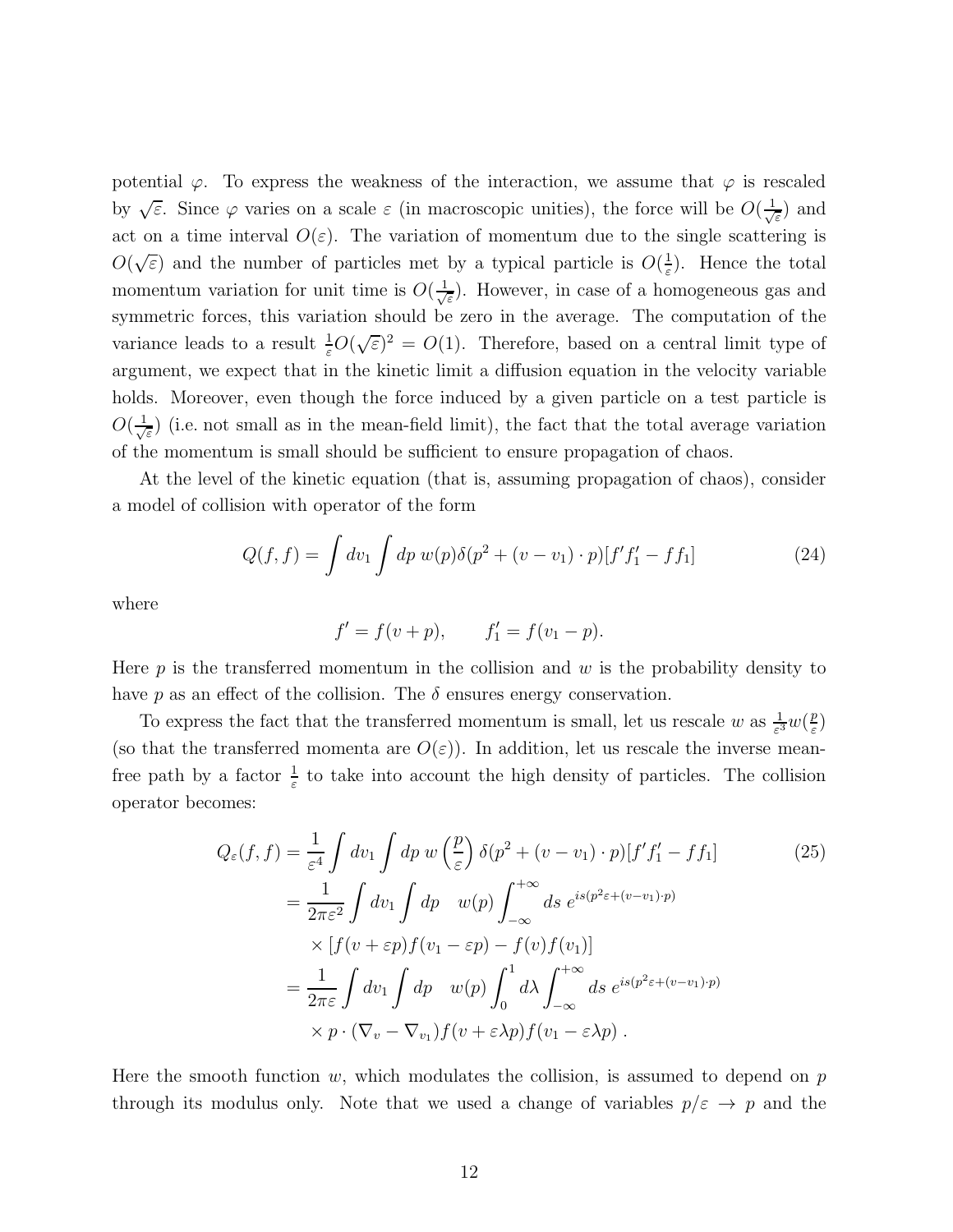representation formula in  $\mathbb{R}^1$ 

$$
(x) = \frac{1}{2\pi\varepsilon} \int_{-\infty}^{+\infty} ds \, e^{i\frac{sx}{\varepsilon}}.
$$

To outline the behaviour of  $Q_{\varepsilon}(f, f)$  in the limit  $\varepsilon \to 0$ , we introduce a test function u for which, after a change of variables (here  $(\cdot, \cdot)$  denotes the scalar product in  $L^2(dv)$ ):

$$
(u, Q_{\varepsilon}(f, f)) = \frac{1}{2\pi\varepsilon} \int dv \int dv_1 \int dp \quad w(p) \int_0^1 d\lambda \int_{-\infty}^{+\infty} ds \ e^{is(p^2(\varepsilon - 2\varepsilon\lambda) + (v - v_1) \cdot p)} \quad (26)
$$
  
 
$$
\times u(v - \varepsilon\lambda p) \quad p \cdot (\nabla_v - \nabla_{v_1}) f f_1 =
$$
  
\n
$$
= \frac{1}{2\pi\varepsilon} \int dv \int dv_1 \int dp \quad w(p) \int_0^1 d\lambda \int_{-\infty}^{+\infty} ds \ e^{is(v - v_1) \cdot p}
$$
  
\n
$$
\times [u(v) - \varepsilon\lambda p \cdot \nabla_v u(v)] \quad p \cdot (\nabla_v - \nabla_{v_1}) f f_1
$$
  
\n
$$
+ \frac{1}{2\pi} \int dv \int dv_1 \int dp \quad w(p) \int_{-\infty}^{+\infty} ds \ e^{is(v - v_1) \cdot p} u(v)
$$
  
\n
$$
\times is \ p^2 \int_0^1 d\lambda (1 - 2\lambda) \quad p \cdot (\nabla_v - \nabla_{v_1}) f f_1 + O(\varepsilon) .
$$

Note now that the term  $O(\varepsilon^{-1})$  vanishes because of the symmetry  $p \to -p$  (w is even). Also the last term is vanishing, being null the integral in  $d\lambda$ . As a result:

$$
(u, Q_{\varepsilon}(f, f)) = -\frac{1}{4\pi} \int dv \int dv_1 \int dp w(p) \int_{-\infty}^{+\infty} ds \ e^{is(v-v_1)\cdot p}
$$
  
 
$$
p \cdot \nabla_v u \ p \cdot (\nabla_v - \nabla_{v_1}) f f_1 + O(\varepsilon).
$$
 (27)

Therefore we have formally recovered the kinetic equation

<span id="page-12-0"></span>
$$
(\partial_t + v \cdot \nabla_x) f = Q_L(f, f) \tag{28}
$$

with a new collision operator

$$
Q_L(f, f) = \int dv_1 \nabla_v a(\nabla_v - \nabla_{v_1}) f f_1,
$$
\n(29)

where  $a = a(v - v_1)$  denotes the matrix

$$
a_{i,j}(V) = \frac{1}{2} \int dp \ w(p) \ \delta(V \cdot p) \ p_i p_j. \tag{30}
$$

This matrix can be handled in a better way by introducing polar coordinates:

$$
a_{i,j}(V) = \frac{1}{2|V|} \int dp |p|w(p) \delta(\hat{V} \cdot \hat{p}) \hat{p}_i \hat{p}_j
$$
  
= 
$$
\frac{B}{|V|} \int d\hat{p} \delta(\hat{V} \cdot \hat{p}) \hat{p}_i \hat{p}_j,
$$
 (31)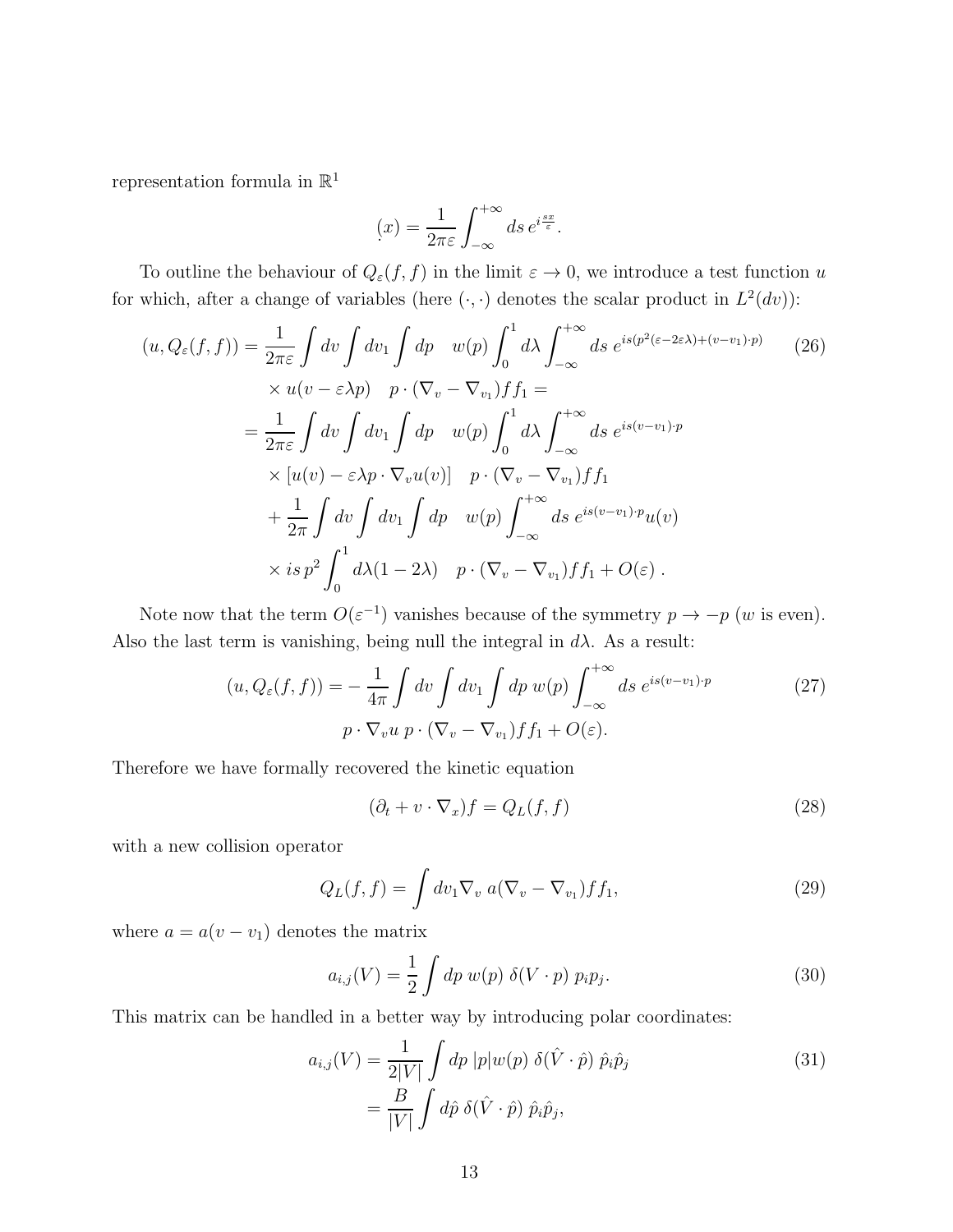where  $\hat{V}$  and  $\hat{p}$  are the versor of V and p respectively and

$$
B = \frac{1}{2} \int_0^{+\infty} dr \ r^3 \ w(r).
$$
 (32)

Note that  $B$  is the only parameter describing the interaction appearing in the equation. Finally a straightforward computation yields:

$$
a_{i,j}(V) = \frac{B}{|V|} \left( \delta_{i,j} - \hat{V}_i \hat{V}_j \right) . \tag{33}
$$

Thecollision operator  $Q_L$  has been introduced by Landau in 1936 ([\[24,](#page-19-6) [26\]](#page-19-7)) for the study of a weakly interacting dense plasma and [\(28\)](#page-12-0) is called *Landau equation* (sometimes, Landau-Fokker-Planck).

The qualitative properties of the solutions to the Landau equation are the same as for the Boltzmann equation as regards the basic conservation laws and the H theorem.

Following the paradigm of the kinetic theory, we would like to derive the Landau equation from particle systems. A rigorous proof is however missing, even for short time intervals. We refer to [\[3\]](#page-18-6) for a partial result.

#### 5. Some historical remarks

The first attempt to implement the program of the kinetic theory is due to Boltzmann, who derived his celebrated equation for rarefied gases in 1872 [\[5\]](#page-18-7). He followed some previous work of Maxwell, who wrote a system of equations in 1867 for the moments of the velocity distribution in order to justify the equilibrium measure which inherits his name [\[27,](#page-20-1) [28\]](#page-20-2).

Boltzmann's work was attacked by physicists and mathematicians due to the apparent basic contradiction between the  $H$  theorem and the reversible nature of the Newton equations. In particular, the Poincaré recurrence theorem seemed to be in contrast with the approach to equilibrium. Boltzmann replied to the criticisms asserting that the equation has a statistical meaning. Of course he did not have at disposal the mathematical tools suitable to make this statement more precise. We do not discuss further this interesting aspect [\[7\]](#page-18-2).

In spite of the success of the Boltzmann equation in solving practical problems concerning rarefied gases, the issue of a rigorous justification of the equation remained open for a long time.

As mentioned in Section 3, a significant step forward was done by Grad [\[14,](#page-19-0) [15\]](#page-19-1), who figured out the scaling limit in which the equation is expected to hold, in the framework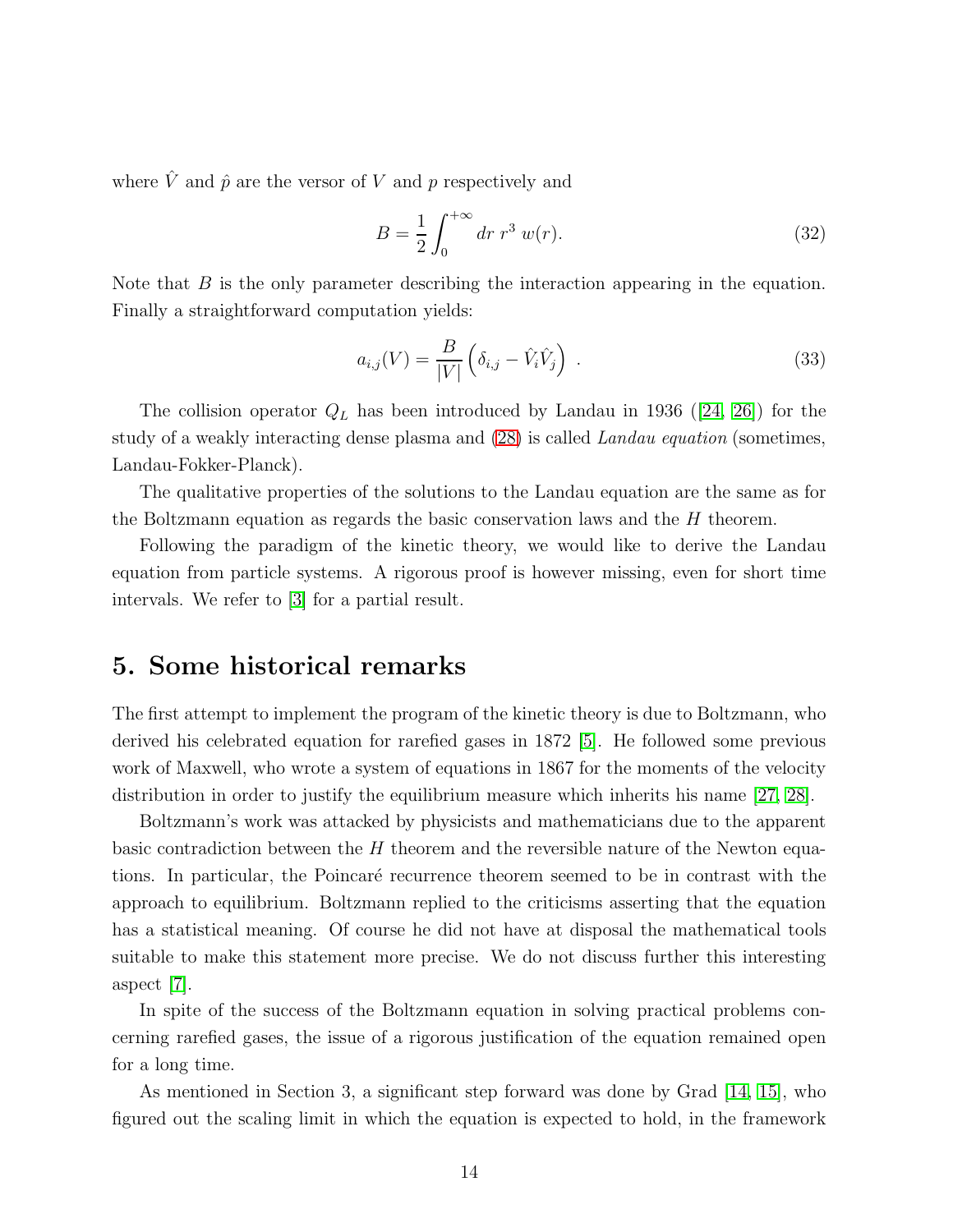of classical mechanics. A second important contribution along Grad's approach was then obtained by Cercignani in 1972, when he established the hierarchy for the hard-sphere system whose first equation has been written in Section 3 [\[6\]](#page-18-3). His analysis was formal but it opened the way to Lanford's rigorous result on the short time validity of the Boltzmann equation [\[25\]](#page-19-2).

Lanford's result solved the problem of conciliating the Boltzmann equation with the laws of classical mechanics.

On the other hand, even in recent times, the Boltzmann equation has been often considered as a useful and successful tool of investigation, and not necessarily as a direct consequence of the principles of mechanics. This is, for instance, the position of Truesdell and Muncaster in their famous monograph [\[33\]](#page-20-0):

*We will make no attempt to trace the source of this irreversibility in more general theories or physico-philosophical speculations. Rather, in the spirit of rational mechanics, we shall attempt to determine its specific and rigorous mathematical nature and consequences.*

Another attitude was the one of the great probabilist Kac [\[21,](#page-19-8) [22\]](#page-19-9) who conceived a stochastic dynamics for an N-particle system yielding rigorously, in the limit  $N \to \infty$ , the homogeneous Boltzmann equation. His work is contemporary to the one of Grad, however the point of view is very different. A footnote in [\[21\]](#page-19-8) reads:

*This formulation led to the well-known paradoxes which were fully discussed in the classical article of P. and T. Ehrenfest. These writers made it clear*

*(a) that the "Stosszahlansatz" cannot be strictly derivable from purely dynamic considerations and*

*(b) that the "Stosszahlansatz" has to be interpreted probabilistically.*

*The recent attempts of Born and Green, Kirkwood and Bogoliubov to derive Boltzmann's equation from Liouville's equation and hence to justify the "Stosszahlansatz" dynamically are, in our opinion, incomplete, inasmuch as they do not make it clear at what point statistical assumptions are introduced.*

*The "master equation" approach which we have chosen seems to us to follow closely the intentions of Boltzmann.*

The works quoted after point (b) were the first attempt of a justification of kinetic equations based on hierarchical techniques and the "Stosszahlansatz" is the property of propagation of chaos necessary to close the hierarchy (we refer in particular to [\[4\]](#page-18-0) for a pioneering analysis including the three classical kinetic equations).

Therefore Kac's purpose is not just to provide a toy model, as it intends to be strongly related to the physics. A further quotation form the same paper is: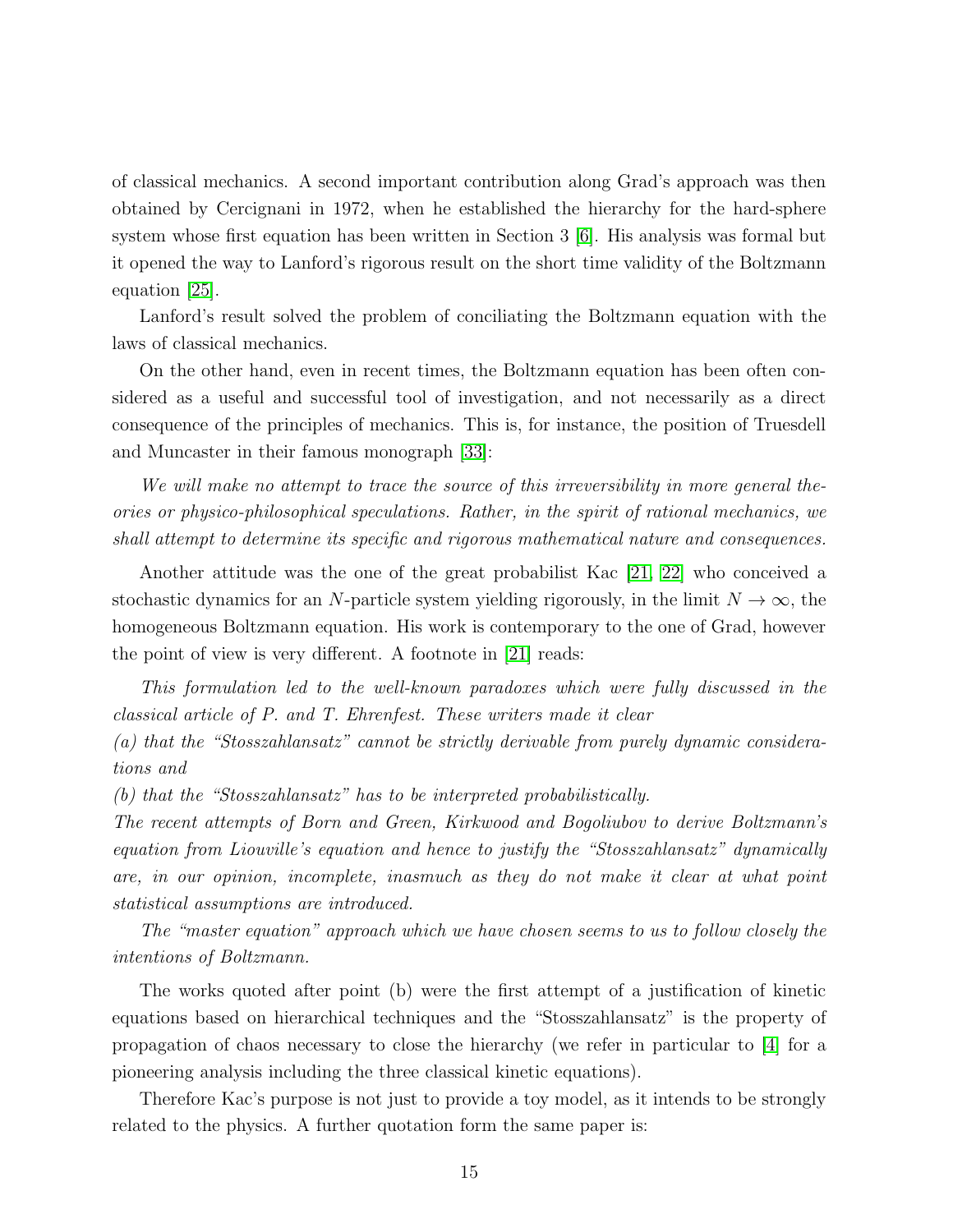*Since the master equation is truly descriptive of the physical situation, and since existence and uniqueness of the solution of the master equation are almost trivial, the preoccupation with existence and uniqueness theorems for the Boltzmann equation appears to be unjustified on grounds of physical interest and importance.*

An important point is that Kac's model is restricted to homogeneous situations (no dependence on positions). Interestingly enough, in the context of numerical simulations of rarefied gases, Bird constructed the successful scheme [\[2\]](#page-18-8) known as DSMC (direct simulation Monte Carlo), which splits the dynamics of a particle system into two parts: free motion + a stochastic interaction closely related to the one of Kac. In other words (without knowing Kac's work) Bird was providing an inhomogeneous stochastic model approximating the Boltzmann equation (see also [\[8\]](#page-18-5) and references quoted therein).

Kac was greatly influenced by the famous treatise of Paul and Tatjana Ehrenfest [\[10\]](#page-18-9), where the conceptual basis of statistical mechanics are discussed. Here the authors try to explain the nature of the Boltzmann equation and the emergence of irreversibility with the aid of simple examples.

We note, incidentally, that in [\[10\]](#page-18-9) a model is introduced (often called wind-tree model) in which a light (point) particle collides with a random distribution of square obstacles in the whole plane, in such a way that only four velocities are possible. The set of velocities is  $\mathcal{V} = {\pm e_1, \pm e_2}$ , where  $e_i$ ,  $i = 1, 2$  are the versors of the coordinate axes in the plane. An elastic collision of the light particle with an obstacle with sides oriented at  $\pi/4$ , is a rotation of the incoming velocity by  $\pm \pi/2$ . The corresponding kinetic equation is linear and has the form

$$
(\partial_t + v \cdot \nabla_x) f = \frac{1}{2} (f(v^{\perp}) + f(-v^{\perp})) - f(v)
$$

where  $\mathcal{V} \ni v \to v^{\perp}$  is the rotation of  $\pi/2$ .

For the more realistic "Lorentz model" with circular obstacles and velocity set  $S^1$ , a rigorous derivation of the linear Boltzmann equation was obtained by Gallavotti in a remarkable paper [\[13\]](#page-18-10). His approach applies as well to the Ehrenfest wind-tree model.

We also mention a nonlinear version of the wind-tree model, namely the Broadwell model with kinetic equation

$$
(\partial_t + v \cdot \nabla_x) f = (f(v^{\perp}) f(-v^{\perp}) - f(v) f(-v)).
$$

Surprisingly, this equation cannot be derived from the mechanical system of colliding square particles in the plane in the Boltzmann-Grad limit [\[34,](#page-20-6) [8\]](#page-18-5). This counterexample shows how delicate can be a rigorous study of the low-density limit of deterministic systems.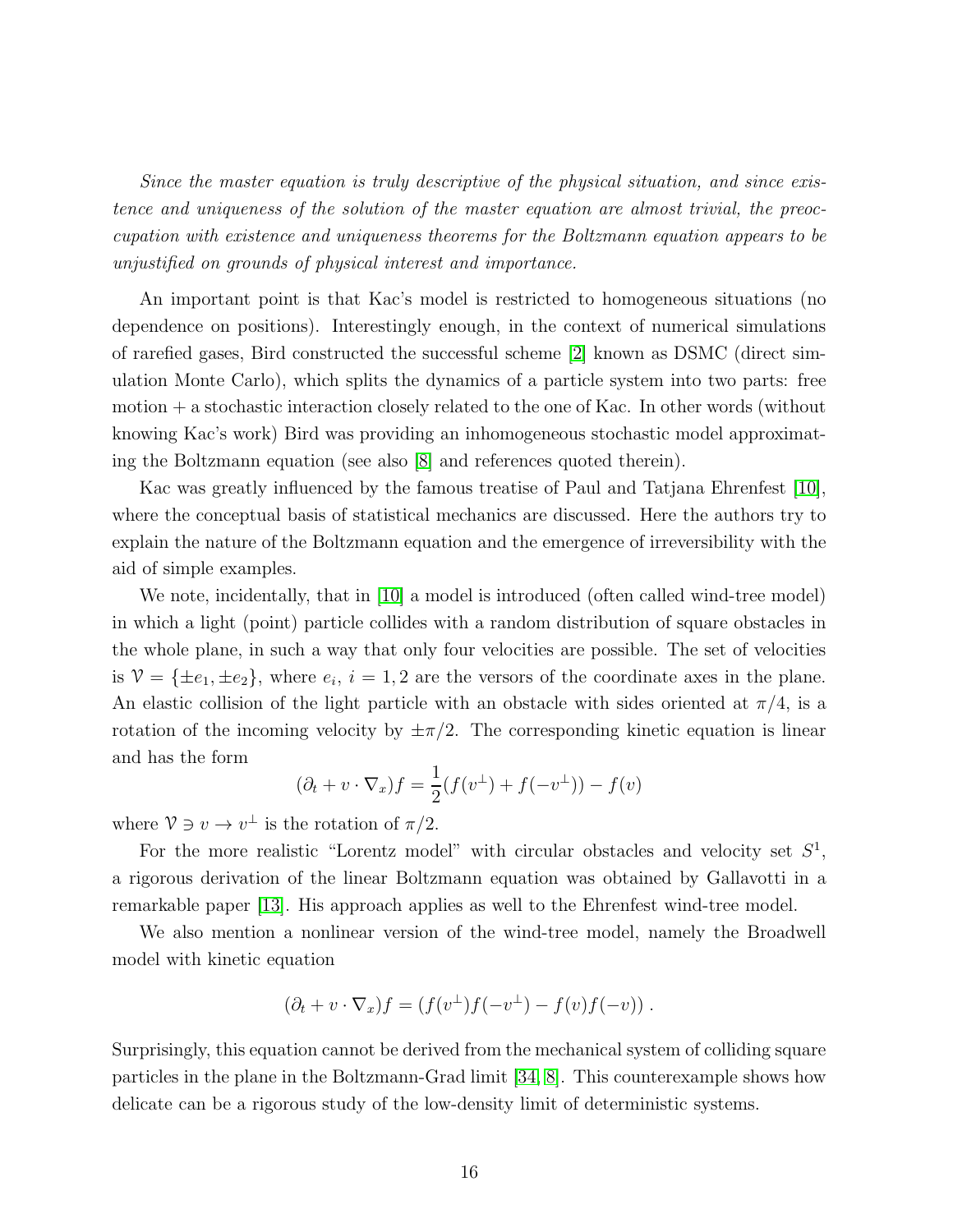Concerning dense gases and plasmas, Landau proposed his kinetic equation in 1936. He started from the Boltzmann equation with Coulomb cross-section, cutting divergences at short and at long distances. His argument is similar to the one presented here in Section 4 and the problem of the propagation of chaos is pragmatically avoided.

Bogolyubov works instead with the BBGKY and asserts that it would be necessary to obtain the Landau equation starting from particle systems under a suitable scaling limit instead of starting from the Boltzmann equation directly [\[4\]](#page-18-0). His discussion amounts to what is called nowadays the "weak-coupling limit" for the Landau equation (see also [\[1\]](#page-18-11)) and includes an attempt to outline the various regimes in which the kinetic equations are expected to be valid, starting again from the hierarchy.

The Vlasov equation was introduced first in 1938 [\[35\]](#page-20-7), to study the time evolution of the distribution function of plasmas consisting of charged particles and long-range forces (for example, Coulomb), in contrast with the Landau equation which is suited for particles interacting weakly via short-range forces. Actually both equations are needed to retain different aspects of the complicated dynamics of plasmas.

We shall conclude by recalling the famous speech by Hilbert at the International Congress of Mathematicians in Paris 1900, where he posed 23 problems as the basis of mathematical research in the forthcoming century [\[16\]](#page-19-10). Among these, the sixth is perhaps a less definite problem, but rather a broad field of investigation and a prophecy of the modern role of mathematics in physics. It is titled *Mathematical Treatment of the Axioms of Physics* and reads:

*The investigations on the foundation of geometry suggest* [· · · ] *to treat in the same manner, by means of axioms, those physical sciences in which mathematics plays an important part; in the first rank are the theory of probabilities and mechanics*.

*As to the axioms of the theory of probabilities, it seems to me desirable that their logical investigation should be accompanied by a rigorous and satisfactory development of the method of mean values in mathematical physics, and in particular in the kinetic theory of gases.*

*Important investigations by physicists on the foundations of mechanics are at hand*  $[\cdots]$ *. Thus Boltzmann's work on the principles of mechanics suggests the problem of developing mathematically the limiting processes, there merely indicated, which lead from the atomistic view to the laws of the motion of continua*.

The necessity of a rigorous approach to the scaling limits starting from fundamental particle models is clearly expressed. Moreover, the role of the mathematics in investigating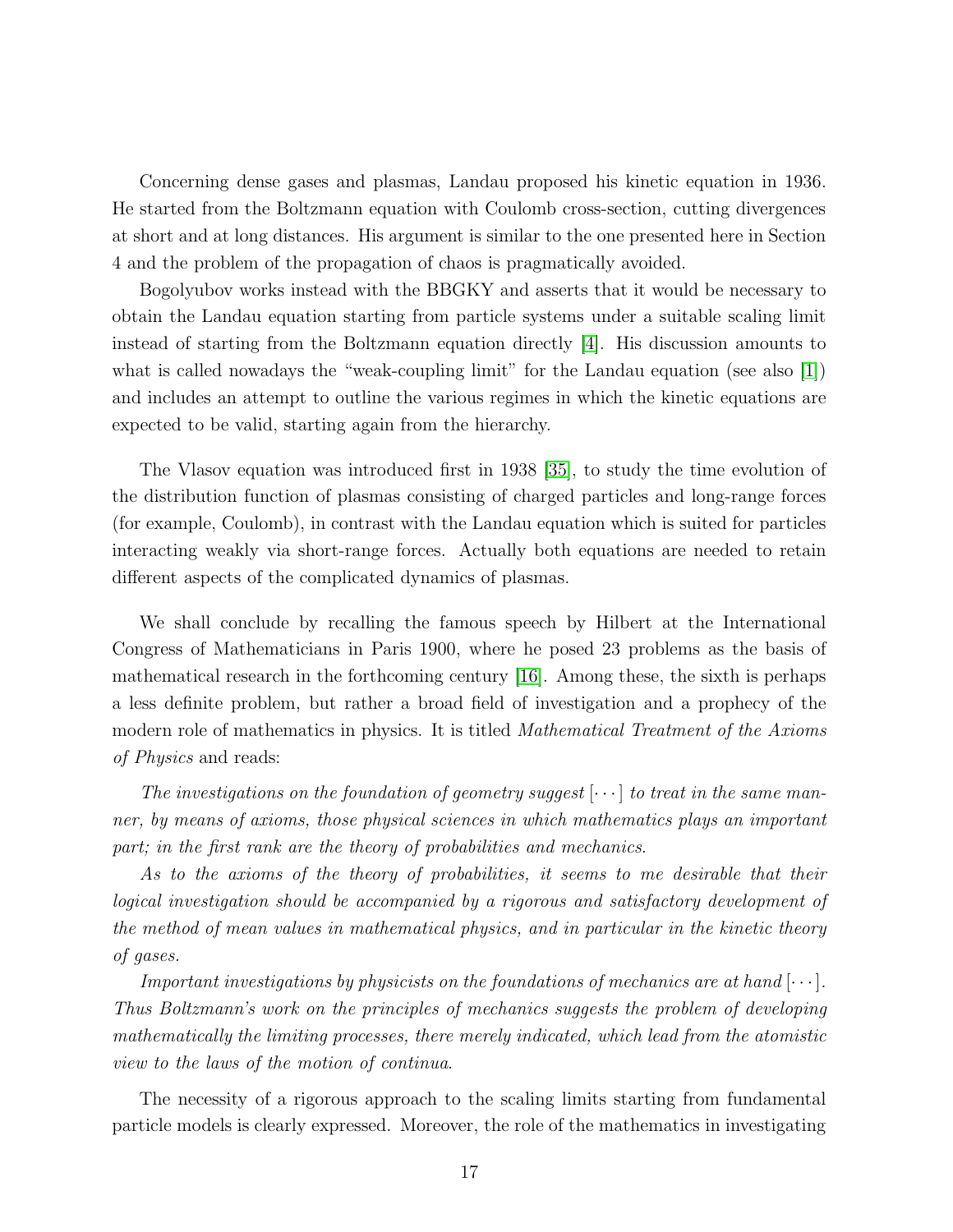how different mathematical models of reality are connected is outlined:

 $[\cdots]$  *Further, the mathematician has the duty to test exactly in each instance whether the new axioms are compatible with the previous ones. The physicist, as his theories develop, often finds himself forced by the results of the experiments to make new hypotheses, while he depends, with respect to the compatibility of the new hypotheses with the old axioms, solely upon these experiments or upon certain physical intuition, a practice which in the rigorously logical building up of a theory is not admissible.*

Clarifying the scopes and methodologies of a physicist and a mathematician establishes the role of the modern mathematical physics, in which the concept of mathematical model, as a non-contradictory system of axioms, is fundamental.

The 6th problem of Hilbert can nowadays be further specified, namely there are at least three kind of convergence which can be analyzed: 1) Derive Boltzmann equation from particle systems; 2) Derive Euler and/or Navier-Stokes equations from the Boltzmann equation; 3) Derive Euler and/or Navier-Stokes equation from particle systems.

We have remarkable progress as regards points 1) and 2). The first point has been discussed in this note. As regards point 2), Hilbert himself introduced an expansion which is the basic tool to derive the Euler equation for compressible fluids, in a suitable scaling limit, starting from the Boltzmann equation [\[17\]](#page-19-11). Many rigorous results deriving hydrodynamic laws from the Boltzmann equation have been obtained over recent years. We underline that the hydrodynamic is the one of a perfect gas, since we start from a low-density regime. A more challenging problem is the derivation of the Euler equation from particle systems (point 3). The laws relating density, pressure and temperature are not those of a perfect gas, but they may be computed through the Gibbs state associated to the interacting potential of the system. Such a difficult problem is unsolved from the mathematical side. We mention only the formal computations of the pioneering work by Morrey [\[29\]](#page-20-8). Here the author gives a list of necessary steps to prove that the Euler equation can be obtained from the Newton laws. It is a notable work, having the merit to show in a logically clear way what is the link between the microscopic and macroscopic description of fluids. See [\[11\]](#page-18-12) for a review on the argument.

Acknowledgments We thank Thierry Paul for fruitful discussions.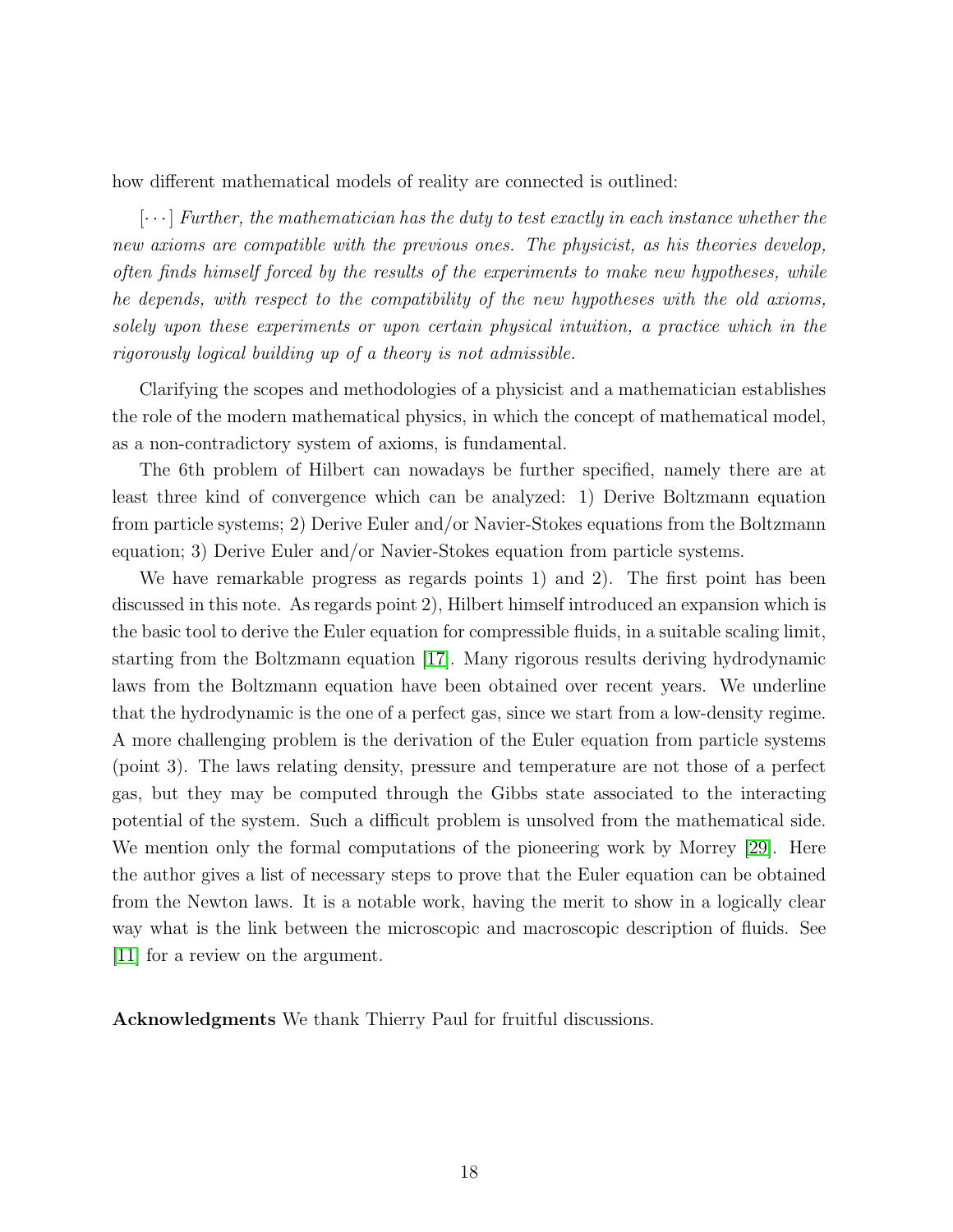### <span id="page-18-11"></span>References

- <span id="page-18-8"></span>[1] R. Balescu. *Equilibrium and Nonequilibrium Statistical Mechanics*. John Wiley & Sons, New-York, 1975.
- <span id="page-18-6"></span>[2] G. A. Bird. *Molecular Gas Dynamics*. Clarendon Press, Oxford, 1976.
- <span id="page-18-0"></span>[3] A. Bobylev, M. Pulvirenti and C. Saffirio. From Particle Systems to the Landau Equation: A Consistency Result. *Comm. Math. Phys.* 319, 683–702, 2013.
- [4] N.N. Bogolyubov. *Problems of a dynamical theory in Statistical Physics*. Moscow: State Technical Press, 1946, in Russian; English translation in Studies in Statistical Mechanics I, edited by J. de Boer and G. E. Uhlenbeck, part A, Amsterdam: North-Holland, 1962.
- <span id="page-18-7"></span><span id="page-18-3"></span>[5] L. Boltzmann. *Lectures on gas theory*. English edition annotated by S. Brush, University of California Press, Berkeley, 1964 (reprint).
- <span id="page-18-2"></span>[6] C. Cercignani. On the Boltzmann equation for rigid spheres. *Transport Theory and Stat. Phys.* 2, 211–225, 1972.
- <span id="page-18-5"></span>[7] C. Cercignani. *Ludwig Boltzmann. The man who trusted atoms.* Oxford University Press, Oxford, 1998.
- <span id="page-18-1"></span>[8] C. Cercignani, R. Illner and M. Pulvirenti. The Mathematical Theory of Dilute Gases. *Applied Mathematical Sciences* 106, Springer–Verlag, New York, 1994.
- <span id="page-18-9"></span>[9] R. L. Dobrushin. Vlasov equations. *Functional Analysis and Its Applications* 13 2, 115–123, 1979.
- <span id="page-18-12"></span>[10] P. Ehrenfest and T. Ehrenfest. *The Conceptual Foundations of the Statistical Approach in Mechanics.* Dover publ. US, 2015.
- <span id="page-18-4"></span>[11] R. Esposito and M. Pulvirenti. From Particles to Fluids. In: *Handbook of Mathematical Fluid Mechanics*, S. Friedlander and D. Serre ed. Elsevier Science, 2004.
- [12] I. Gallagher, L. Saint Raymond and B. Texier. From Newton to Boltzmann: hard spheres and short–range potentials. *Zurich Adv. Lect. in Math. Ser.* 18, EMS, 2014.
- <span id="page-18-10"></span>[13] G. Gallavotti. Grad-Boltzmann limit and Lorentz's Gas. Appendix 1.A2 in: *Statistical Mechanics. A short treatise.* Springer-Verlag, Berlin, 1999.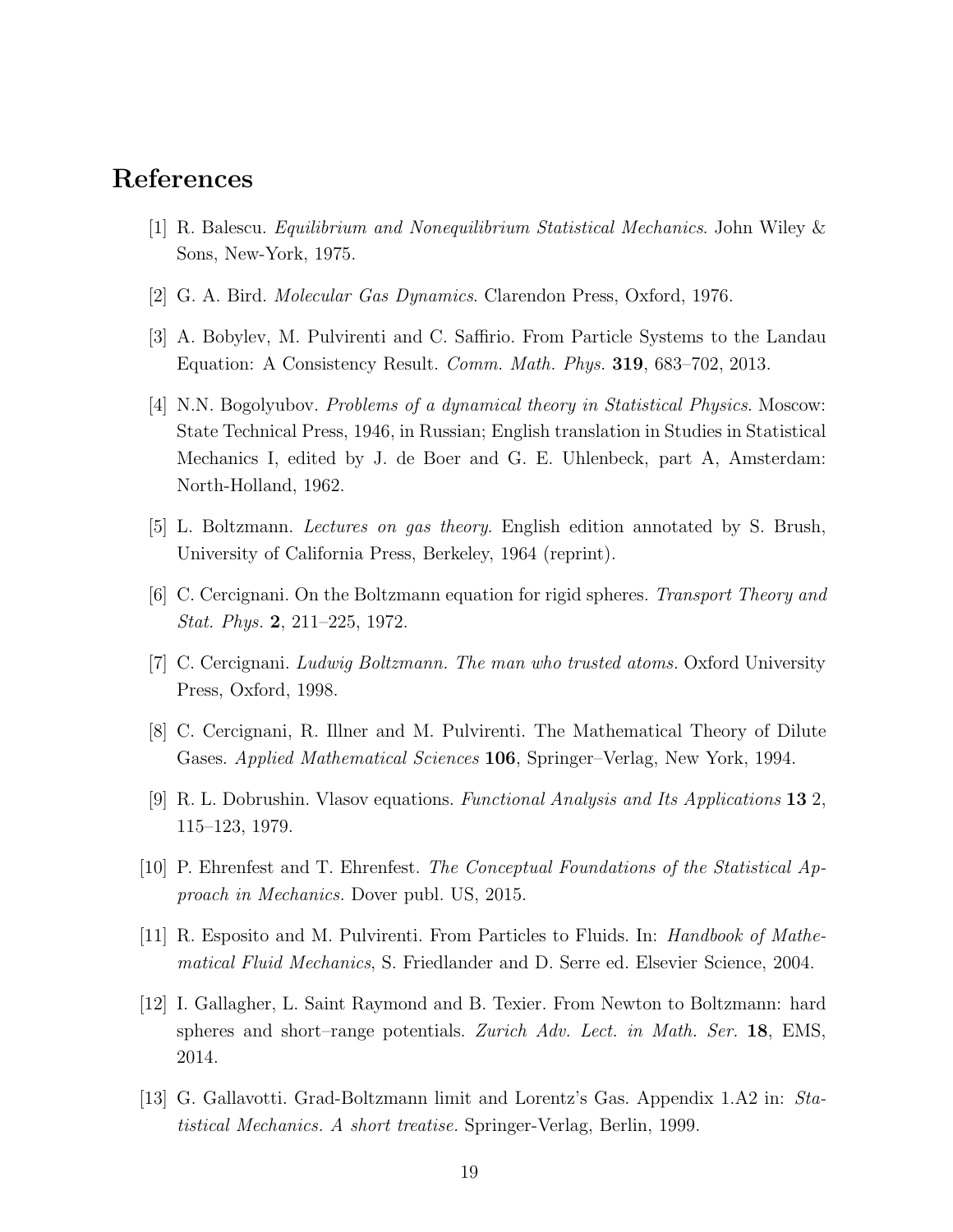- <span id="page-19-1"></span><span id="page-19-0"></span>[14] H. Grad. On the kinetic theory of rarefied gases. *Comm. on Pure and App. Math.* 2, 4, 331–407, 1949.
- <span id="page-19-10"></span>[15] H. Grad. Principles of the kinetic theory of gases. S. Flügge ed. *Handbuch der Physik* 12, 205–294, 1958.
- <span id="page-19-11"></span>[16] D. Hilbert. Mathematical Problems. *Bulletin of the American Mathematical Society* 8 10, 437-479, 1902.
- <span id="page-19-3"></span>[17] D. Hilbert: *Begr¨undung der kinetischen Gastheorie*, Mathematische Annalen, 72, 1916/17.
- <span id="page-19-4"></span>[18] R. Illner and M. Pulvirenti. Global Validity of the Boltzmann equation for a Two– Dimensional Rare Gas in the Vacuum. *Comm. Math. Phys.* 105, 189–203, 1986.
- [19] R. Illner and M. Pulvirenti. Global Validity of the Boltzmann equation for a Two– and Three–Dimensional Rare Gas in Vacuum: Erratum and Improved Result. *Comm. Math. Phys.* 121, 143–146, 1989.
- <span id="page-19-8"></span>[20] R. Illner and M. Pulvirenti. A derivation of the BBGKY–hierarchy for hard sphere particle systems. *Transport Theory and Stat. Phys* 16, 997-1012, 1987.
- [21] M. Kac. *Foundations of kinetic theory*. Proceedings of the Third Berkeley Symposium on Mathematical Statistics and Probability, University of California Press, Berkeley and Los Angeles, 1956.
- <span id="page-19-9"></span><span id="page-19-5"></span>[22] M. Kac. *Probability and related topics in physical sciences.* Interscience, London-New York, 1959.
- <span id="page-19-6"></span>[23] F. King. BBGKY Hierarchy for Positive Potentials. *Ph.D. Thesis*, Department of Mathematics, Univ. California, Berkeley, 1975.
- <span id="page-19-2"></span>[24] L. Landau. The transport equation in the case of Coulomb interactions. In *Collected papers of L.D. Landau*, pp. 163-170, Pergamon Press, Oxford, 1981.
- [25] O. E. Lanford. Time evolution of large classical systems. In "Dynamical systems, theory and applications", *Lecture Notes in Physics*, ed. J. Moser, 38, 1–111, Springer–Verlag, Berlin, 1975.
- <span id="page-19-7"></span>[26] E.M. Lifshitz and L.P. Pitaevskii. *Course of theoretical physics ("Landau-Lifshits")*. 10, Pergamon Press, Oxford-Elmsford, N.Y., 1981.